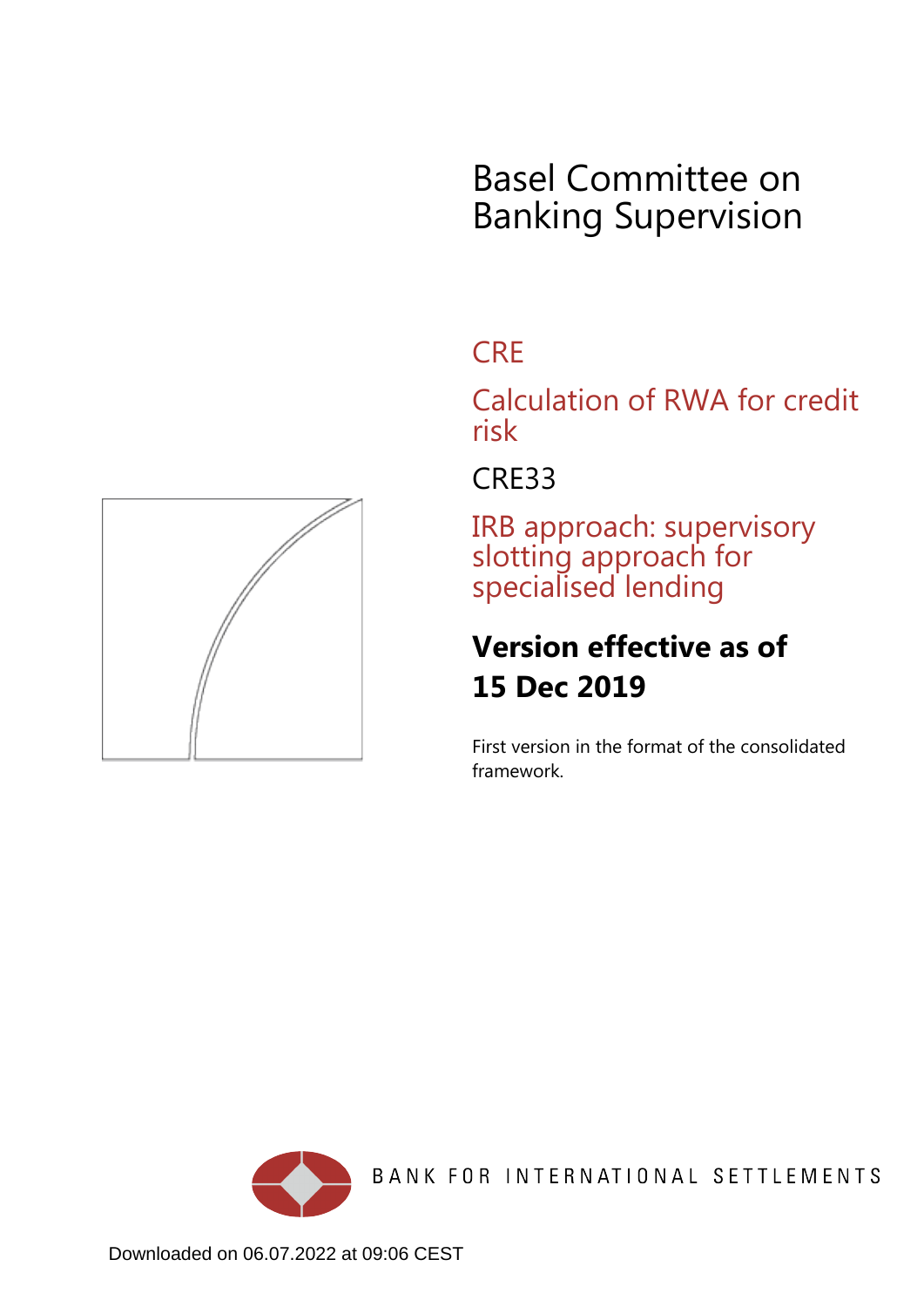*© Bank for International Settlements 2022. All rights reserved.*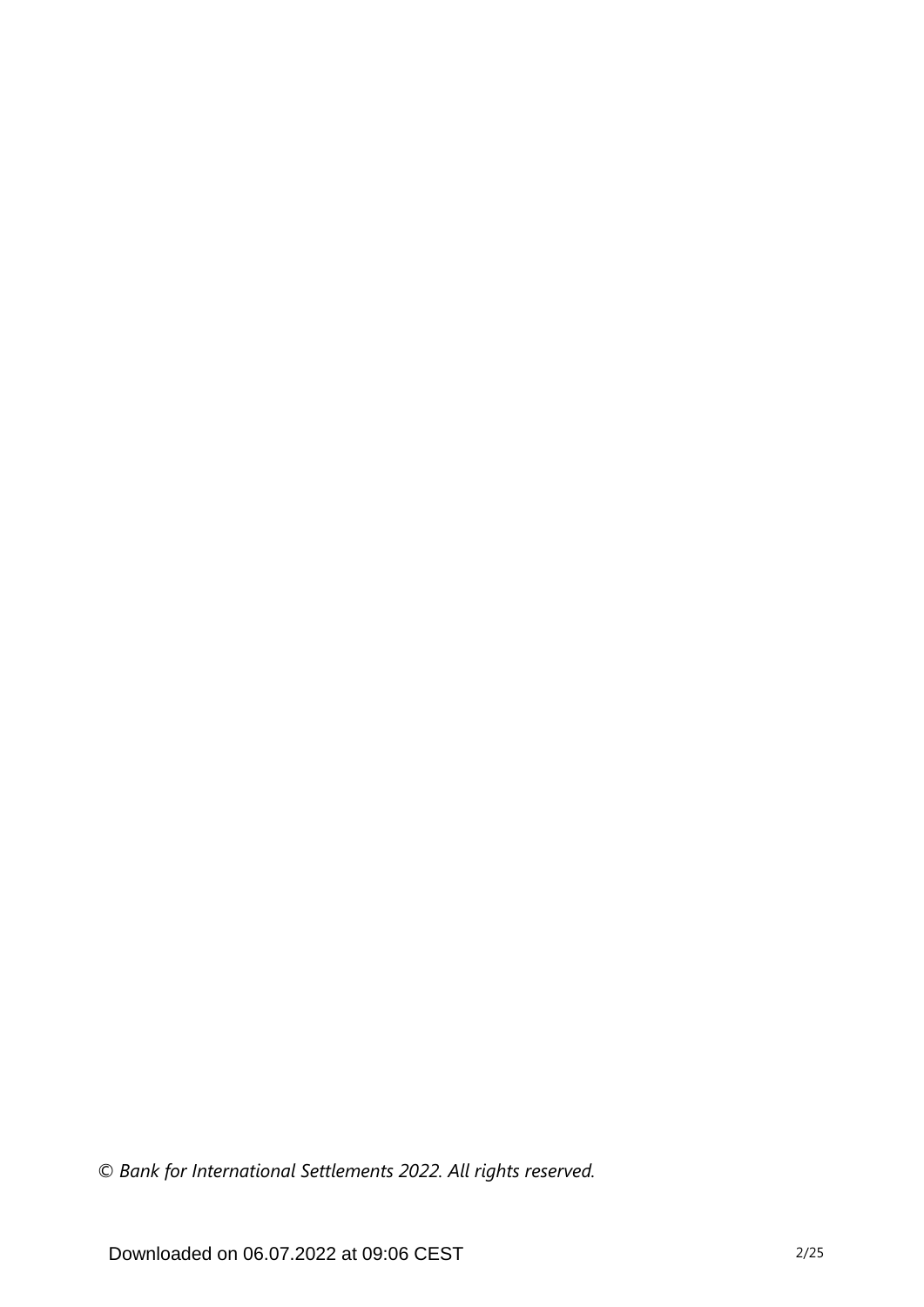#### **Introduction**

This chapter sets out the calculation of risk weighted assets and expected losses for specialised lending (SL) exposures subject to the supervisory slotting approach. The method for determining the difference between expected losses and provisions is set out in [CRE35](https://www.bis.org/basel_framework/chapter/CRE/35.htm?tldate=20220114&inforce=20191215&published=20191215). **33.1**

### **Risk weights for specialised lending (PF, OF, CF and IPRE)**

For project finance (PF), object finance (OF), commodities finance (CF) and income producing real estate (IPRE) exposures, banks that do not meet the requirements for the estimation of probability of default (PD) under the corporate internal ratings-based (IRB) approach will be required to map their internal grades to five supervisory categories, each of which is associated with a specific risk weight. The slotting criteria on which this mapping must be based are provided in [CRE33.13](https://www.bis.org/basel_framework/chapter/CRE/33.htm?tldate=20220114&inforce=20191215&published=20191215#paragraph_CRE_33_20191215_33_13) for PF exposures, [CRE33.15](https://www.bis.org/basel_framework/chapter/CRE/33.htm?tldate=20220114&inforce=20191215&published=20191215#paragraph_CRE_33_20191215_33_15) for OF exposures, [CRE33.16](https://www.bis.org/basel_framework/chapter/CRE/33.htm?tldate=20220114&inforce=20191215&published=20191215#paragraph_CRE_33_20191215_33_16) for CF exposures and [CRE33.14](https://www.bis.org/basel_framework/chapter/CRE/33.htm?tldate=20220114&inforce=20191215&published=20191215#paragraph_CRE_33_20191215_33_14) for IPRE exposures. The risk weights for unexpected losses (UL) associated with each supervisory category are: **33.2**

Supervisory categories and unexpected loss (UL) risk weights for other SL exposures

| $\sim$<br>_ |      |              | -    |         |
|-------------|------|--------------|------|---------|
| Strong      | Good | Satisfactory | Weak | Default |
| 70%         | 90%  | 115%         | 250% | 0%      |

Although banks are expected to map their internal ratings to the supervisory categories for specialised lending using the slotting criteria, each supervisory category broadly corresponds to a range of external credit assessments as outlined below. **33.3**

| Strong         | Good           | Satisfactory  | Weak        | Default        |
|----------------|----------------|---------------|-------------|----------------|
| BBB- or better | $BB +$ or $BB$ | $BB-$ or $B+$ | $B$ to $C-$ | Not applicable |

At national discretion, supervisors may allow banks to assign preferential risk weights of 50% to "strong" exposures, and 70% to "good" exposures, provided they have a remaining maturity of less than 2.5 years or the supervisor determines that banks' underwriting and other risk characteristics are substantially stronger than specified in the slotting criteria for the relevant supervisory risk category. **33.4**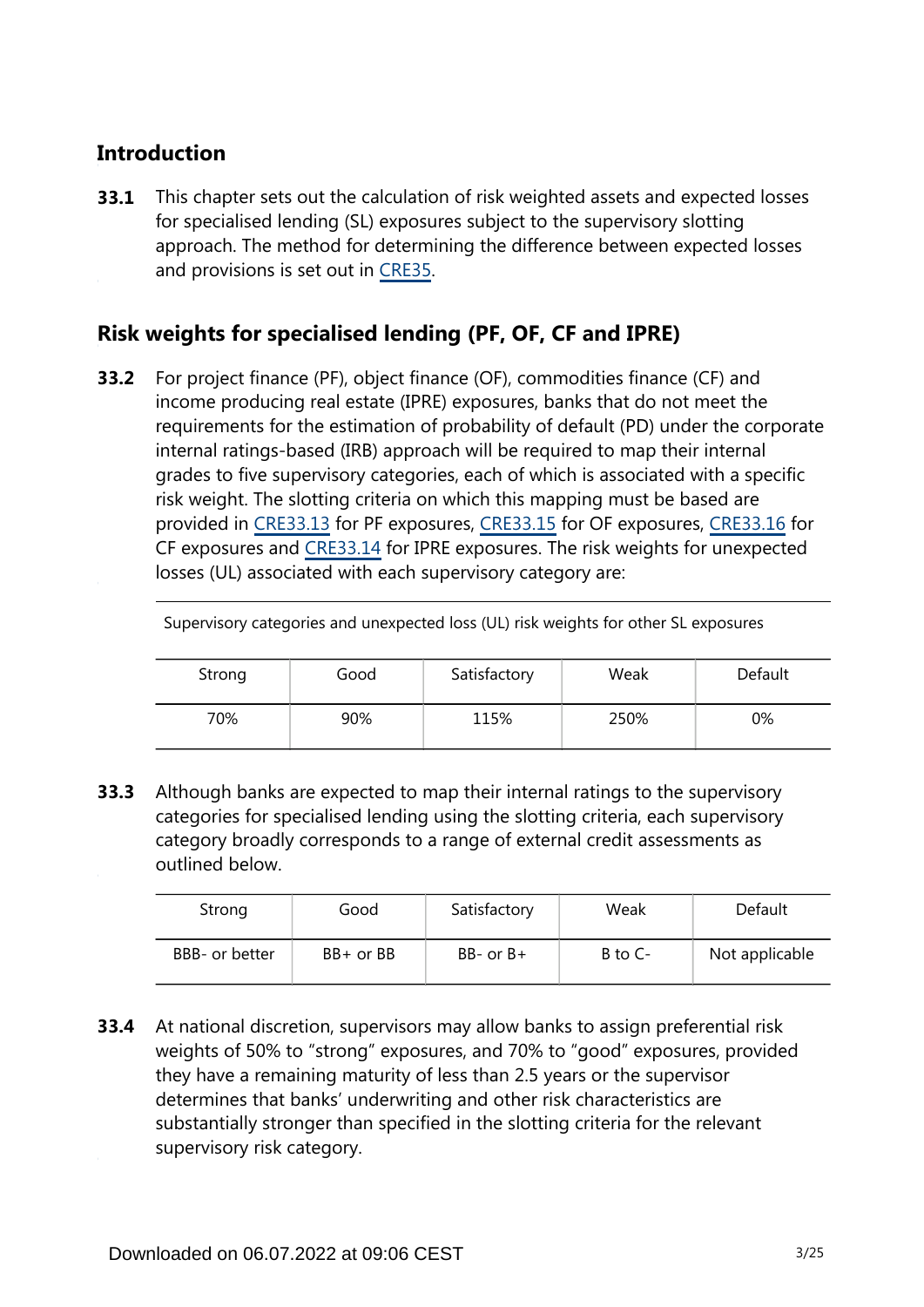### **Risk weights for specialised lending (HVCRE)**

**33.5** For high-volatility commercial real estate (HVCRE) exposures, banks that do not meet the requirements for estimation of PD, or whose supervisor has chosen not to implement the foundation or advanced approaches to HVCRE, must map their internal grades to five supervisory categories, each of which is associated with a specific risk weight. The slotting criteria on which this mapping must be based are the same as those for IPRE, as provided in [CRE33.14.](https://www.bis.org/basel_framework/chapter/CRE/33.htm?tldate=20220114&inforce=20191215&published=20191215#paragraph_CRE_33_20191215_33_14) The risk weights associated with each supervisory category are:

| Strong | Good | Satisfactory | Weak | Default |
|--------|------|--------------|------|---------|
| 95%    | 120% | 140%         | 250% | 0%      |

Supervisory categories and UL risk weights for high-volatility commercial real estate

- **33.6** As indicated in [CRE33.3,](https://www.bis.org/basel_framework/chapter/CRE/33.htm?tldate=20220114&inforce=20191215&published=20191215#paragraph_CRE_33_20191215_33_3) each supervisory category broadly corresponds to a range of external credit assessments.
- At national discretion, supervisors may allow banks to assign preferential risk weights of 70% to "strong" exposures, and 95% to "good" exposures, provided they have a remaining maturity of less than 2.5 years or the supervisor determines that banks' underwriting and other risk characteristics are substantially stronger than specified in the slotting criteria for the relevant supervisory risk category. **33.7**

### **Expected loss for specialised lending (SL) exposures subject to the supervisory slotting criteria**

For SL exposures subject to the supervisory slotting criteria, the expected loss (EL) amount is determined by multiplying 8% by the risk-weighted assets produced from the appropriate risk weights, as specified below, multiplied by exposure at default. **33.8**

|  | <b>33.9</b> The risk weights for SL, other than HVCRE, are as follows: |  |  |  |
|--|------------------------------------------------------------------------|--|--|--|
|--|------------------------------------------------------------------------|--|--|--|

| Strong | Good | Satisfactory | Weak | Default |
|--------|------|--------------|------|---------|
| 5%     | 10%  | 35%          | 100% | 625%    |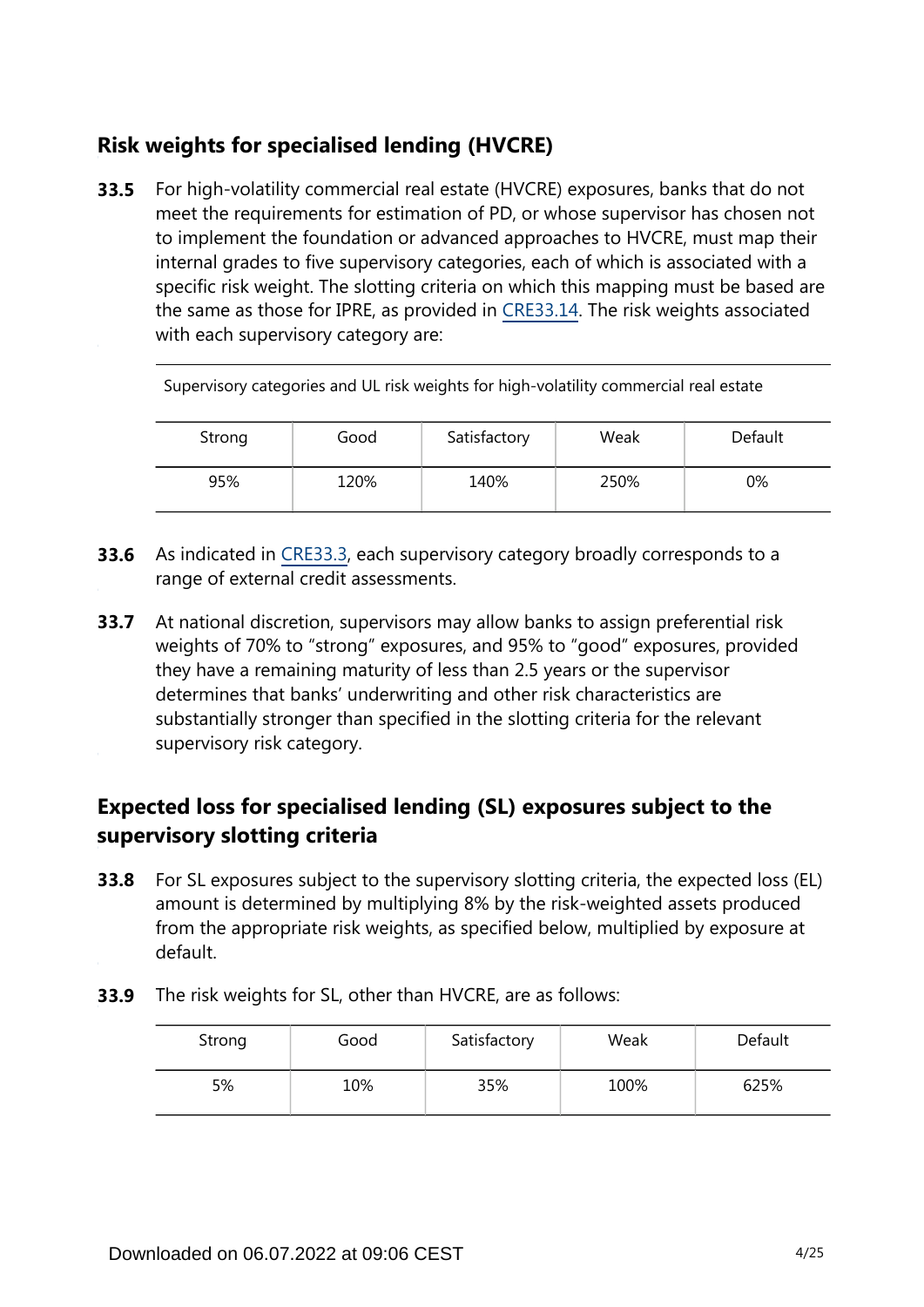**33.10** Where, at national discretion, supervisors allow banks to assign preferential risk weights to non-HVCRE SL exposures falling into the "strong" and "good" supervisory categories as outlined in [CRE33.4](https://www.bis.org/basel_framework/chapter/CRE/33.htm?tldate=20220114&inforce=20191215&published=20191215#paragraph_CRE_33_20191215_33_4), the corresponding expected loss (EL) risk weight is 0% for "strong" exposures, and 5% for "good" exposures.

| <b>33.11</b> The risk weights for HVCRE are as follows: |
|---------------------------------------------------------|
|                                                         |
|                                                         |

| Strong | Good | Satisfactory | Weak | Default |
|--------|------|--------------|------|---------|
| 5%     | 5%   | 35%          | 100% | 625%    |

**33.12** Even where, at national discretion, supervisors allow banks to assign preferential risk weights to HVCRE exposures falling into the "strong" and "good" supervisory categories as outlined in [CRE33.7](https://www.bis.org/basel_framework/chapter/CRE/33.htm?tldate=20220114&inforce=20191215&published=20191215#paragraph_CRE_33_20191215_33_7), the corresponding EL risk weight will remain at 5% for both "strong" and "good" exposures.

#### **Supervisory slotting criteria for specialised lending**

**33.13** The following table sets out the supervisory rating grades for project finance exposures subject to the supervisory slotting approach.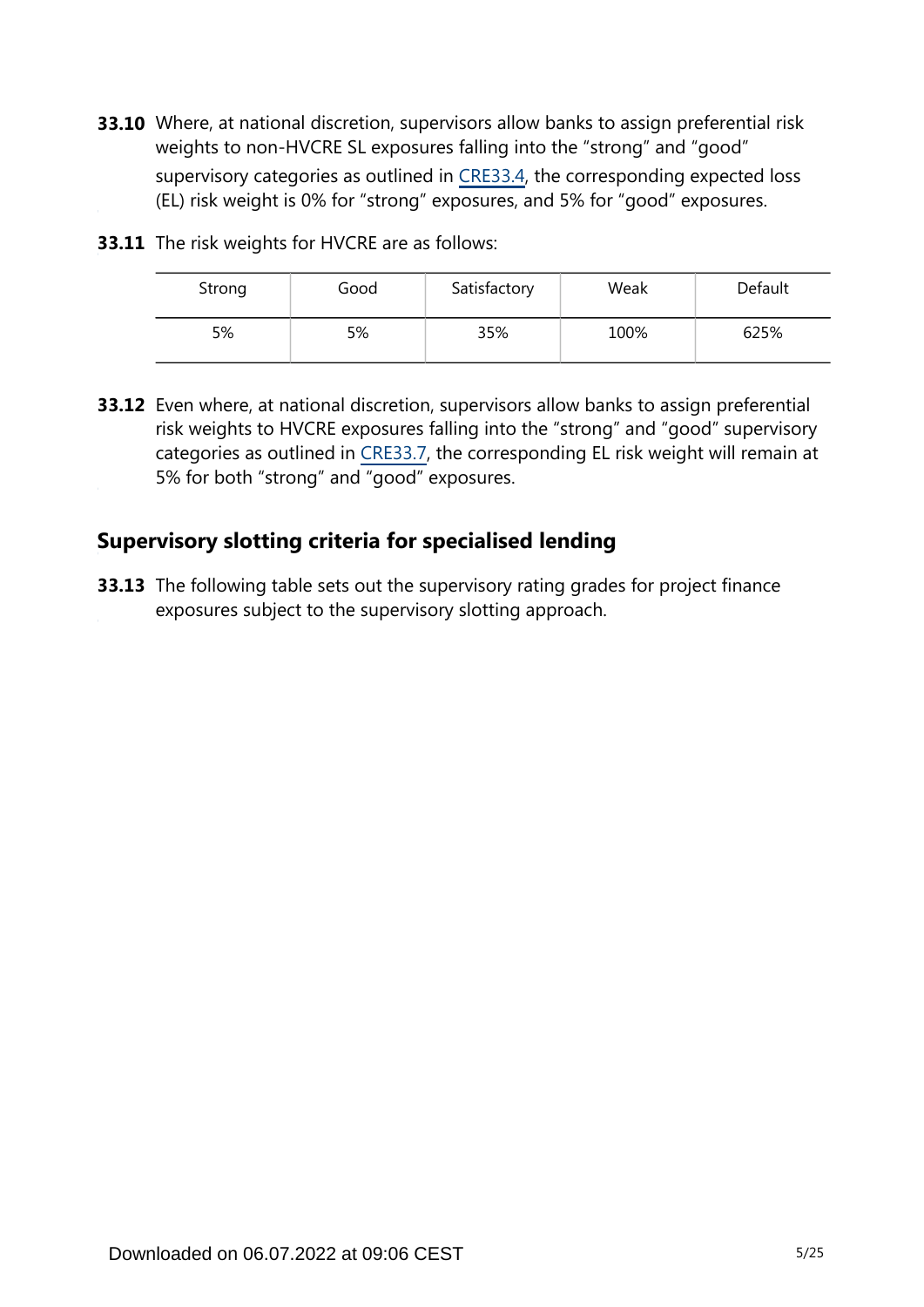|                                                                                                                                                                    | Strong                                                                                                                                                 | Good                                                                                                                                                                                                                | Satisfactory                                                                                                                                        | Weak                                                                                                               |
|--------------------------------------------------------------------------------------------------------------------------------------------------------------------|--------------------------------------------------------------------------------------------------------------------------------------------------------|---------------------------------------------------------------------------------------------------------------------------------------------------------------------------------------------------------------------|-----------------------------------------------------------------------------------------------------------------------------------------------------|--------------------------------------------------------------------------------------------------------------------|
| <b>Financial strength</b>                                                                                                                                          |                                                                                                                                                        |                                                                                                                                                                                                                     |                                                                                                                                                     |                                                                                                                    |
| Market<br>conditions                                                                                                                                               | Few competing<br>suppliers or<br>substantial and<br>durable<br>advantage in<br>location, cost, or<br>technology.<br>Demand is<br>strong and<br>growing | Few competing<br>suppliers or<br>better than<br>average<br>location, cost, or<br>technology but<br>this situation<br>may not last.<br>Demand is<br>strong and stable                                                | Project has no<br>advantage in<br>location, cost,<br>or technology.<br>Demand is<br>adequate and<br>stable                                          | Project has<br>worse than<br>average<br>location, cost,<br>or<br>technology.<br>Demand is<br>weak and<br>declining |
| Financial ratios<br>(eg debt service<br>coverage ratio<br>(DSCR), loan life<br>coverage ratio,<br>project life<br>coverage ratio,<br>and debt-to-<br>equity ratio) | Strong financial<br>ratios<br>considering the<br>level of project<br>risk; very robust<br>economic<br>assumptions                                      | Strong to<br>acceptable<br>financial ratios<br>considering the<br>level of project<br>risk; robust<br>project<br>economic<br>assumptions                                                                            | Standard<br>financial ratios<br>considering the<br>level of project<br>risk                                                                         | Aggressive<br>financial<br>ratios<br>considering<br>the level of<br>project risk                                   |
| Stress analysis                                                                                                                                                    | The project can<br>meet its<br>financial<br>obligations<br>under sustained,<br>severely stressed<br>economic or<br>sectoral<br>conditions              | The project can<br>meet its<br>financial<br>obligations<br>under normal<br>stressed<br>economic or<br>sectoral<br>conditions. The<br>project is only<br>likely to default<br>under severe<br>economic<br>conditions | The project is<br>vulnerable to<br>stresses that are<br>not uncommon<br>through an<br>economic cycle,<br>and may default<br>in a normal<br>downturn | The project is<br>likely to<br>default unless<br>conditions<br>improve soon                                        |
| Financial structure                                                                                                                                                |                                                                                                                                                        |                                                                                                                                                                                                                     |                                                                                                                                                     |                                                                                                                    |
| Duration of the<br>credit compared<br>to the duration<br>of the project                                                                                            | Useful life of the<br>project<br>significantly<br>exceeds tenor of<br>the loan                                                                         | Useful life of the<br>project exceeds<br>tenor of the loan                                                                                                                                                          | Useful life of<br>the project<br>exceeds tenor<br>of the loan                                                                                       | Useful life of<br>the project<br>may not<br>exceed tenor<br>of the loan                                            |
| Amortisation<br>schedule                                                                                                                                           | Amortising debt                                                                                                                                        | Amortising debt                                                                                                                                                                                                     | Amortising<br>debt<br>repayments                                                                                                                    | <b>Bullet</b><br>repayment or<br>amortising                                                                        |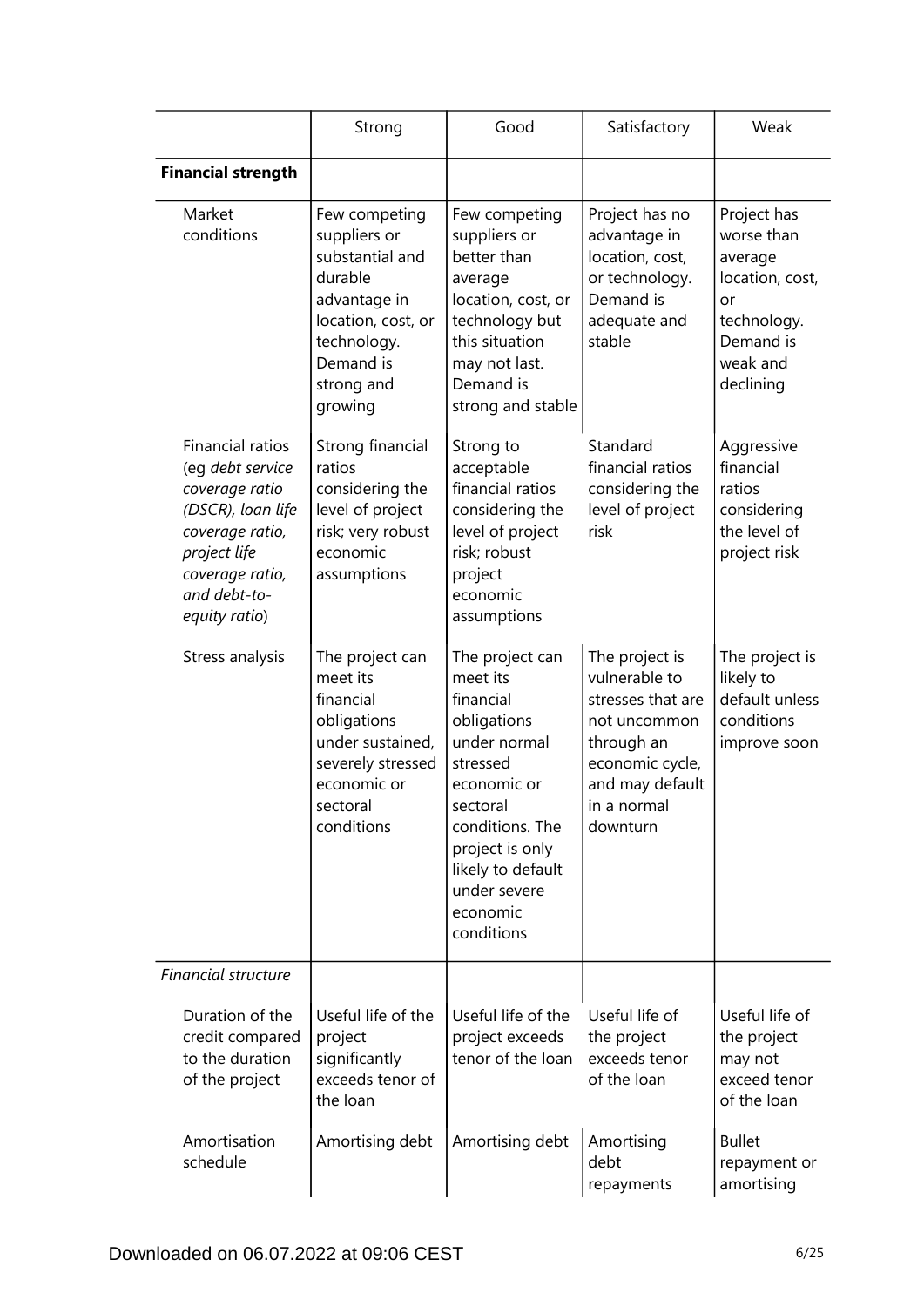|                                                                                                               |                                                                                                                                          |                                                                                                       | with limited<br>bullet payment                                                                                                                          | debt<br>repayments<br>with high<br>bullet<br>repayment                            |
|---------------------------------------------------------------------------------------------------------------|------------------------------------------------------------------------------------------------------------------------------------------|-------------------------------------------------------------------------------------------------------|---------------------------------------------------------------------------------------------------------------------------------------------------------|-----------------------------------------------------------------------------------|
| <b>Political and legal</b><br>environment                                                                     |                                                                                                                                          |                                                                                                       |                                                                                                                                                         |                                                                                   |
| Political risk,<br>including<br>transfer risk,<br>considering<br>project type and<br>mitigants                | Very low<br>exposure; strong<br>mitigation<br>instruments, if<br>needed                                                                  | Low exposure;<br>satisfactory<br>mitigation<br>instruments, if<br>needed                              | Moderate<br>exposure; fair<br>mitigation<br>instruments                                                                                                 | High<br>exposure; no<br>or weak<br>mitigation<br>instruments                      |
| Force majeure<br>risk (war, civil<br>unrest, etc),                                                            | Low exposure                                                                                                                             | Acceptable<br>exposure                                                                                | Standard<br>protection                                                                                                                                  | Significant<br>risks, not fully<br>mitigated                                      |
| Government<br>support and<br>project's<br>importance for<br>the country<br>over the long<br>term              | Project of<br>strategic<br>importance for<br>the country<br>(preferably<br>export-<br>oriented).<br>Strong support<br>from<br>Government | Project<br>considered<br>important for<br>the country.<br>Good level of<br>support from<br>Government | Project may not<br>be strategic but<br>brings<br>unquestionable<br>benefits for the<br>country.<br>Support from<br>Government<br>may not be<br>explicit | Project not<br>key to the<br>country. No<br>or weak<br>support from<br>Government |
| Stability of legal<br>and regulatory<br>environment<br>(risk of change<br>in law)                             | Favourable and<br>stable<br>regulatory<br>environment<br>over the long<br>term                                                           | Favourable and<br>stable<br>regulatory<br>environment<br>over the<br>medium term                      | Regulatory<br>changes can be<br>predicted with a<br>fair level of<br>certainty                                                                          | Current or<br>future<br>regulatory<br>issues may<br>affect the<br>project         |
| Acquisition of<br>all necessary<br>supports and<br>approvals for<br>such relief from<br>local content<br>laws | Strong                                                                                                                                   | Satisfactory                                                                                          | Fair                                                                                                                                                    | Weak                                                                              |
| Enforceability of<br>contracts,<br>collateral and<br>security                                                 | Contracts,<br>collateral and<br>security are<br>enforceable                                                                              | Contracts,<br>collateral and<br>security are<br>enforceable                                           | Contracts,<br>collateral and<br>security are<br>considered<br>enforceable                                                                               | There are<br>unresolved<br>key issues in<br>respect if<br>actual                  |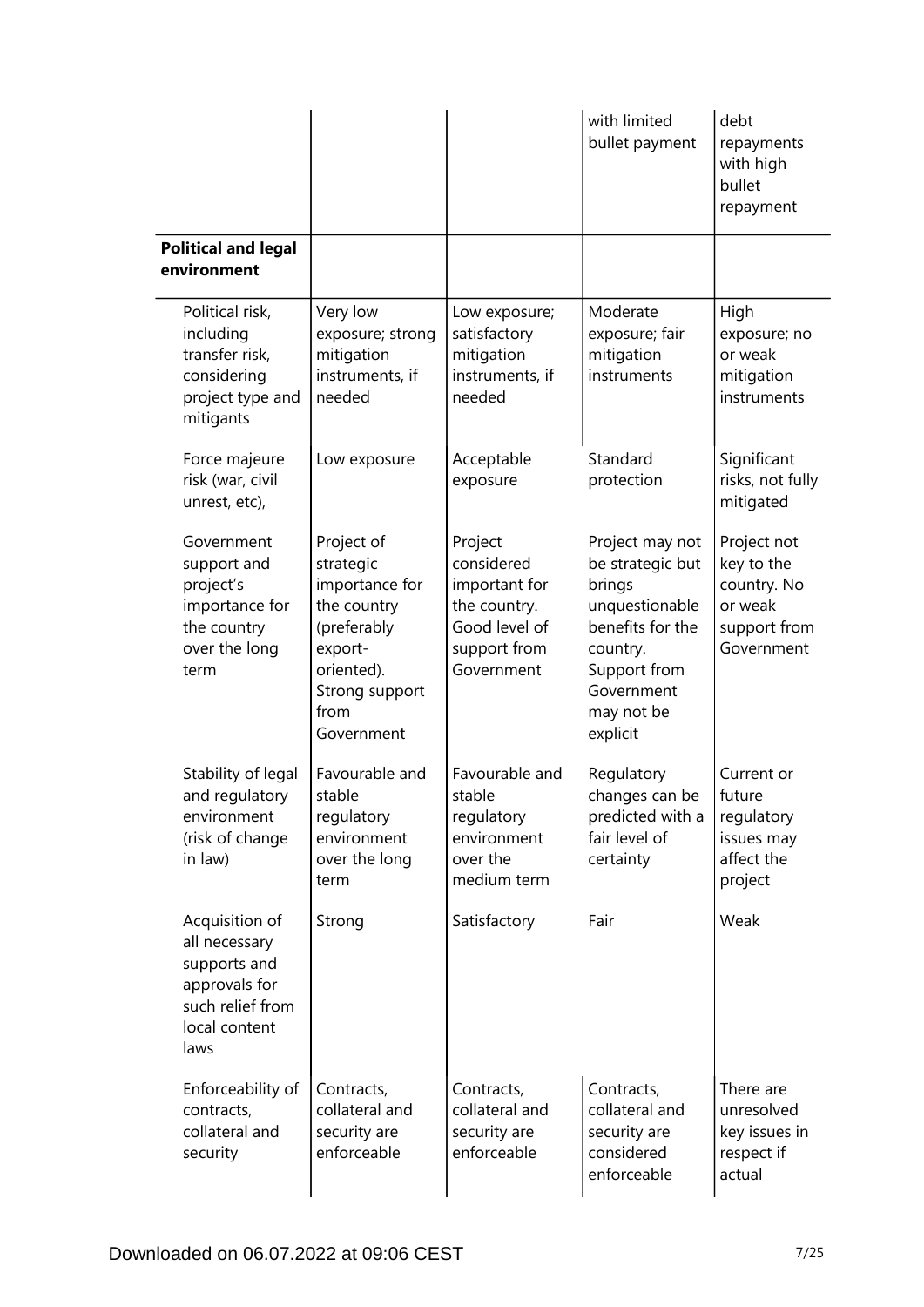|                                       |                                                                                                                                                                |                                                                                                                                                                       | even if certain<br>non-key issues<br>may exist                                                                                                                     | enforcement<br>of contracts,<br>collateral and<br>security                                                                              |
|---------------------------------------|----------------------------------------------------------------------------------------------------------------------------------------------------------------|-----------------------------------------------------------------------------------------------------------------------------------------------------------------------|--------------------------------------------------------------------------------------------------------------------------------------------------------------------|-----------------------------------------------------------------------------------------------------------------------------------------|
| <b>Transaction</b><br>characteristics |                                                                                                                                                                |                                                                                                                                                                       |                                                                                                                                                                    |                                                                                                                                         |
| Design and<br>technology risk         | Fully proven<br>technology and<br>design                                                                                                                       | Fully proven<br>technology and<br>design                                                                                                                              | Proven<br>technology and<br>design - start-<br>up issues are<br>mitigated by a<br>strong<br>completion<br>package                                                  | Unproven<br>technology<br>and design;<br>technology<br>issues exist<br>and/or<br>complex<br>design                                      |
| Construction risk                     |                                                                                                                                                                |                                                                                                                                                                       |                                                                                                                                                                    |                                                                                                                                         |
| Permitting and<br>siting              | All permits have<br>been obtained                                                                                                                              | Some permits<br>are still<br>outstanding but<br>their receipt is<br>considered very<br>likely                                                                         | Some permits<br>are still<br>outstanding but<br>the permitting<br>process is well<br>defined and<br>they are<br>considered<br>routine                              | Key permits<br>still need to<br>be obtained<br>and are not<br>considered<br>routine.<br>Significant<br>conditions<br>may be<br>attached |
| Type of<br>construction<br>contract   | Fixed-price date-<br>certain turnkey<br>construction<br>engineering and<br>procurement<br>contract (EPC)                                                       | Fixed-price date-<br>certain turnkey<br>construction EPC                                                                                                              | Fixed-price<br>date-certain<br>turnkey<br>construction<br>contract with<br>one or several<br>contractors                                                           | No or partial<br>fixed-price<br>turnkey<br>contract and<br>/or<br>interfacing<br>issues with<br>multiple<br>contractors                 |
| Completion<br>guarantees              | Substantial<br>liquidated<br>damages<br>supported by<br>financial<br>substance and<br>/or strong<br>completion<br>guarantee from<br>sponsors with<br>excellent | Significant<br>liquidated<br>damages<br>supported by<br>financial<br>substance and<br>/or completion<br>quarantee from<br>sponsors with<br>good financial<br>standing | Adequate<br>liquidated<br>damages<br>supported by<br>financial<br>substance and<br>/or completion<br>guarantee from<br>sponsors with<br>good financial<br>standing | Inadequate<br>liquidated<br>damages or<br>not<br>supported by<br>financial<br>substance or<br>weak<br>completion<br>guarantees          |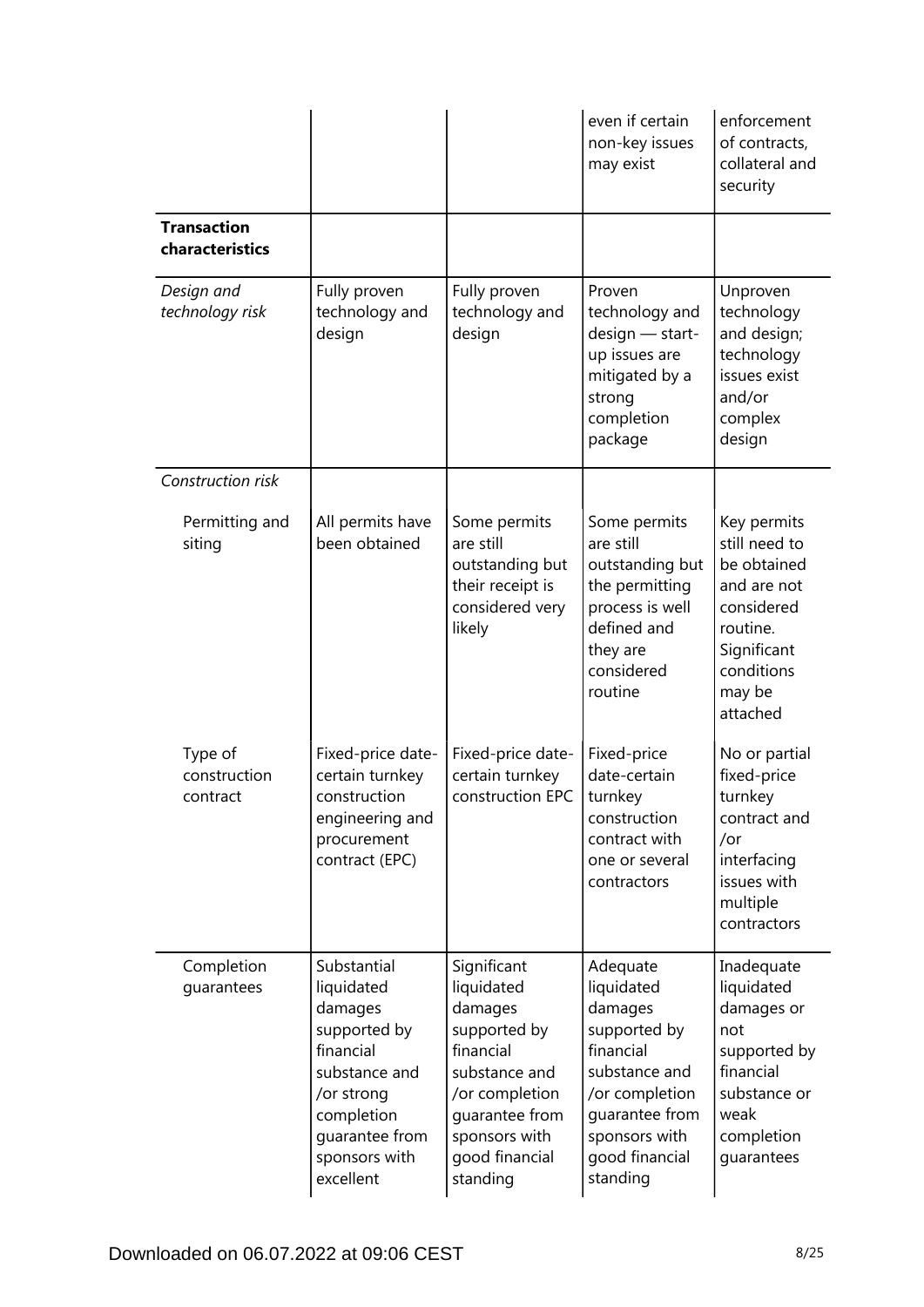|                                                                                                    | financial<br>standing                                                                                                                                             |                                                                                                                                            |                                                                                                                                                                     |                                                                                                                               |
|----------------------------------------------------------------------------------------------------|-------------------------------------------------------------------------------------------------------------------------------------------------------------------|--------------------------------------------------------------------------------------------------------------------------------------------|---------------------------------------------------------------------------------------------------------------------------------------------------------------------|-------------------------------------------------------------------------------------------------------------------------------|
| Track record<br>and financial<br>strength of<br>contractor in<br>constructing<br>similar projects. | Strong                                                                                                                                                            | Good                                                                                                                                       | Satisfactory                                                                                                                                                        | Weak                                                                                                                          |
| Operating risk                                                                                     |                                                                                                                                                                   |                                                                                                                                            |                                                                                                                                                                     |                                                                                                                               |
| Scope and<br>nature of<br>operations and<br>maintenance (O<br>& M) contracts                       | Strong long-<br>term O&M<br>contract,<br>preferably with<br>contractual<br>performance<br>incentives, and<br>/or O&M<br>reserve accounts                          | Long-term O&M<br>contract, and/or<br>O&M reserve<br>accounts                                                                               | Limited O&M<br>contract or<br>O&M reserve<br>account                                                                                                                | No O&M<br>contract: risk<br>of high<br>operational<br>cost overruns<br>beyond<br>mitigants                                    |
| Operator's<br>expertise, track<br>record, and<br>financial<br>strength                             | Very strong, or<br>committed<br>technical<br>assistance of the<br>sponsors                                                                                        | Strong                                                                                                                                     | Acceptable                                                                                                                                                          | Limited/weak,<br>or local<br>operator<br>dependent<br>on local<br>authorities                                                 |
| Off-take risk                                                                                      |                                                                                                                                                                   |                                                                                                                                            |                                                                                                                                                                     |                                                                                                                               |
| If there is a<br>(a)<br>take-or-<br>pay or<br>fixed-<br>price off-<br>take<br>contract:            | Excellent<br>creditworthiness<br>of off-taker;<br>strong<br>termination<br>clauses; tenor of<br>contract<br>comfortably<br>exceeds the<br>maturity of the<br>debt | Good<br>creditworthiness<br>of off-taker;<br>strong<br>termination<br>clauses; tenor of<br>contract exceeds<br>the maturity of<br>the debt | Acceptable<br>financial<br>standing of off-<br>taker; normal<br>termination<br>clauses; tenor<br>of contract<br>generally<br>matches the<br>maturity of the<br>debt | Weak off-<br>taker; weak<br>termination<br>clauses; tenor<br>of contract<br>does not<br>exceed the<br>maturity of<br>the debt |
| If there is<br>(b)<br>no take-<br>or-pay or<br>fixed-<br>price off-<br>take<br>contract:           | Project produces<br>essential<br>services or a<br>commodity sold<br>widely on a<br>world market;<br>output can<br>readily be                                      | Project produces<br>essential<br>services or a<br>commodity sold<br>widely on a<br>regional market<br>that will absorb<br>it at projected  | Commodity is<br>sold on a<br>limited market<br>that may<br>absorb it only<br>at lower than<br>projected prices                                                      | Project<br>output is<br>demanded by<br>only one or a<br>few buyers or<br>is not<br>generally sold<br>on an                    |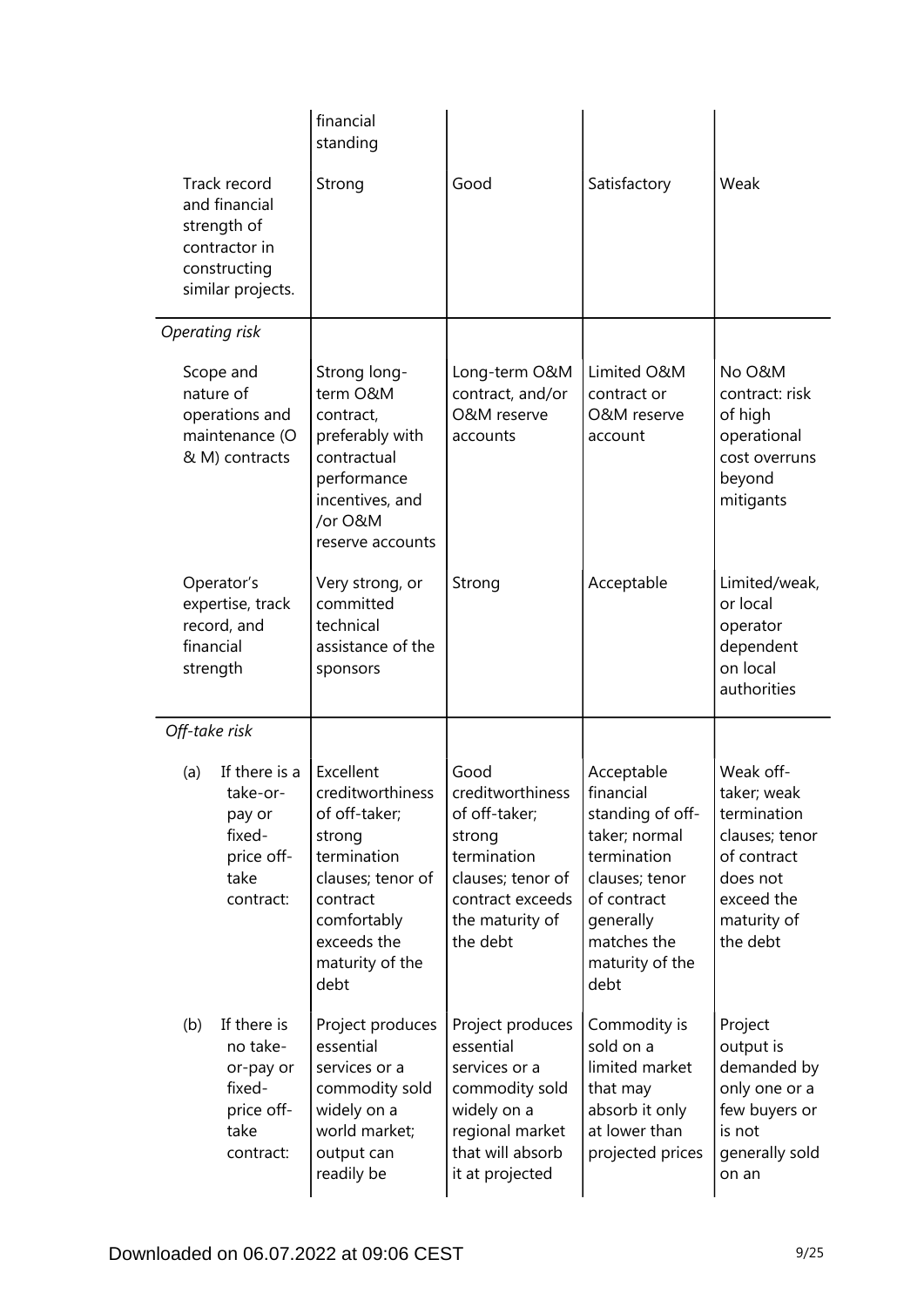|                                                                                                                             | absorbed at<br>projected prices<br>even at lower<br>than historic<br>market growth<br>rates                                           | prices at<br>historical growth<br>rates                                                                                          |                                                                                                                            | organised<br>market                                                                                                                                               |
|-----------------------------------------------------------------------------------------------------------------------------|---------------------------------------------------------------------------------------------------------------------------------------|----------------------------------------------------------------------------------------------------------------------------------|----------------------------------------------------------------------------------------------------------------------------|-------------------------------------------------------------------------------------------------------------------------------------------------------------------|
| Supply risk                                                                                                                 |                                                                                                                                       |                                                                                                                                  |                                                                                                                            |                                                                                                                                                                   |
| Price, volume<br>and<br>transportation<br>risk of feed-<br>stocks; supplier'<br>s track record<br>and financial<br>strength | Long-term<br>supply contract<br>with supplier of<br>excellent<br>financial<br>standing                                                | Long-term<br>supply contract<br>with supplier of<br>good financial<br>standing                                                   | Long-term<br>supply contract<br>with supplier of<br>good financial<br>standing $-$ a<br>degree of price<br>risk may remain | Short-term<br>supply<br>contract or<br>long-term<br>supply<br>contract with<br>financially<br>weak supplier<br>a degree<br>of price risk<br>definitely<br>remains |
| Reserve risks (e.<br>g. natural<br>resource<br>development)                                                                 | Independently<br>audited, proven<br>and developed<br>reserves well in<br>excess of<br>requirements<br>over lifetime of<br>the project | Independently<br>audited, proven<br>and developed<br>reserves in<br>excess of<br>requirements<br>over lifetime of<br>the project | Proven reserves<br>can supply the<br>project<br>adequately<br>through the<br>maturity of the<br>debt                       | Project relies<br>to some<br>extent on<br>potential and<br>undeveloped<br>reserves                                                                                |
| <b>Strength of</b><br><b>Sponsor</b>                                                                                        |                                                                                                                                       |                                                                                                                                  |                                                                                                                            |                                                                                                                                                                   |
| Sponsor's track<br>record, financial<br>strength, and<br>country/sector<br>experience                                       | Strong sponsor<br>with excellent<br>track record and<br>high financial<br>standing                                                    | Good sponsor<br>with satisfactory<br>track record and<br>good financial<br>standing                                              | Adequate<br>sponsor with<br>adequate track<br>record and<br>good financial<br>standing                                     | Weak<br>sponsor with<br>no or<br>questionable<br>track record<br>and/or<br>financial<br>weaknesses                                                                |
| Sponsor<br>support, as<br>evidenced by<br>equity,<br>ownership<br>clause and<br>incentive to                                | Strong. Project<br>is highly<br>strategic for the<br>sponsor (core<br>business -<br>long-term<br>strategy)                            | Good. Project is<br>strategic for the<br>sponsor (core<br>business -<br>long-term<br>strategy)                                   | Acceptable.<br>Project is<br>considered<br>important for<br>the sponsor<br>(core business)                                 | Limited.<br>Project is not<br>key to<br>sponsor's<br>long-term<br>strategy or<br>core business                                                                    |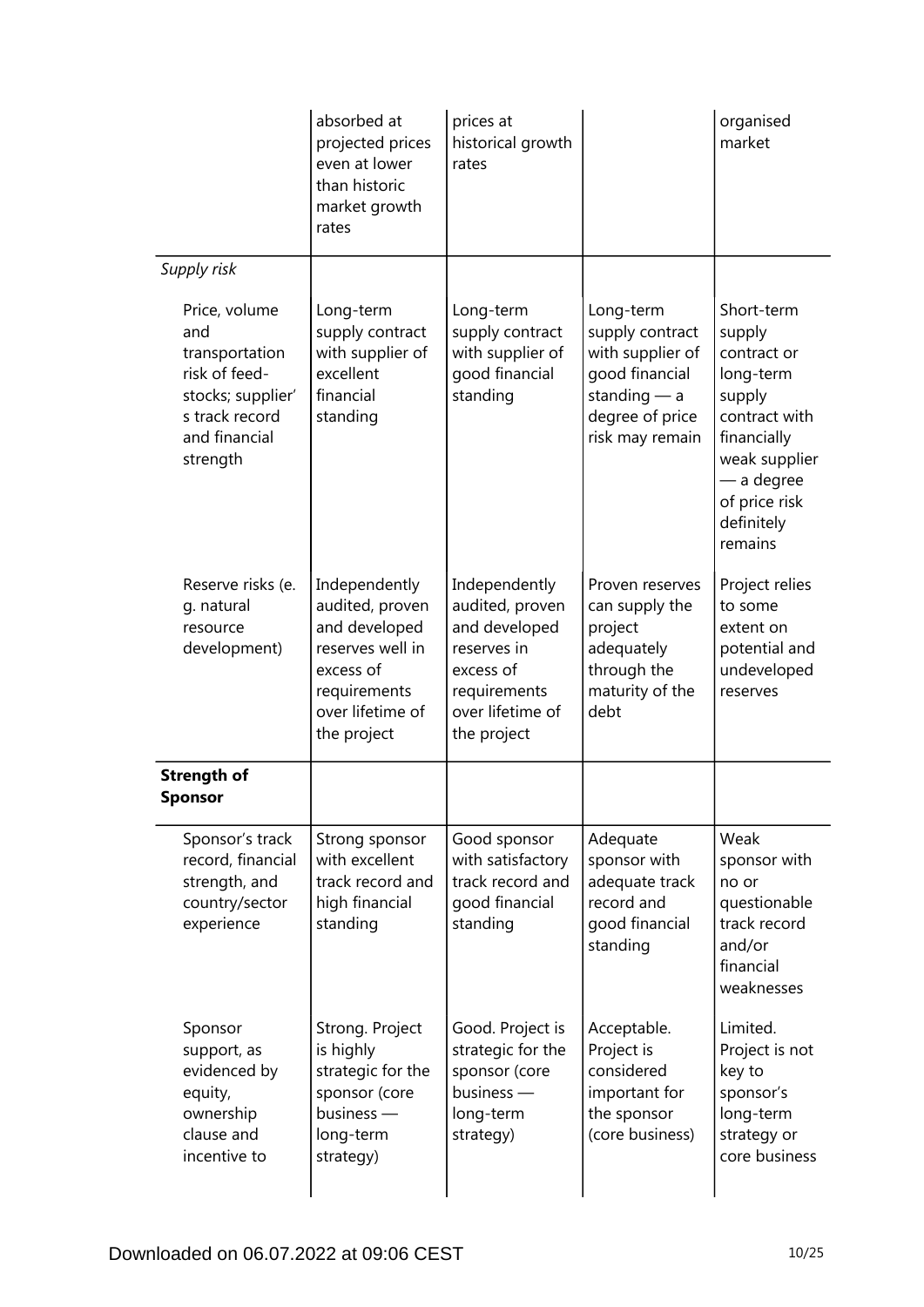| inject additional<br>cash if necessary                                                                                                            |                                                                                                                                                 |                                                                                                                                       |                                                                                                                                          |                                                                                                                                  |
|---------------------------------------------------------------------------------------------------------------------------------------------------|-------------------------------------------------------------------------------------------------------------------------------------------------|---------------------------------------------------------------------------------------------------------------------------------------|------------------------------------------------------------------------------------------------------------------------------------------|----------------------------------------------------------------------------------------------------------------------------------|
| <b>Security Package</b>                                                                                                                           |                                                                                                                                                 |                                                                                                                                       |                                                                                                                                          |                                                                                                                                  |
| Assignment of<br>contracts and<br>accounts                                                                                                        | Fully<br>comprehensive                                                                                                                          | Comprehensive                                                                                                                         | Acceptable                                                                                                                               | Weak                                                                                                                             |
| Pledge of<br>assets, taking<br>into account<br>quality, value<br>and liquidity of<br>assets                                                       | First perfected<br>security interest<br>in all project<br>assets, contracts,<br>permits and<br>accounts<br>necessary to run<br>the project      | Perfected<br>security interest<br>in all project<br>assets, contracts,<br>permits and<br>accounts<br>necessary to run<br>the project  | Acceptable<br>security interest<br>in all project<br>assets,<br>contracts,<br>permits and<br>accounts<br>necessary to<br>run the project | Little security<br>or collateral<br>for lenders;<br>weak<br>negative<br>pledge clause                                            |
| Lender's control<br>over cash flow<br>(eg cash<br>sweeps,<br>independent<br>escrow<br>accounts)                                                   | Strong                                                                                                                                          | Satisfactory                                                                                                                          | Fair                                                                                                                                     | Weak                                                                                                                             |
| Strength of the<br>covenant<br>package<br>(mandatory<br>prepayments,<br>payment<br>deferrals,<br>payment<br>cascade,<br>dividend<br>restrictions) | Covenant<br>package is<br>strong for this<br>type of project<br>Project may<br>issue no<br>additional debt                                      | Covenant<br>package is<br>satisfactory for<br>this type of<br>project<br>Project may<br>issue extremely<br>limited<br>additional debt | Covenant<br>package is fair<br>for this type of<br>project<br>Project may<br>issue limited<br>additional debt                            | Covenant<br>package is<br>Insufficient<br>for this type<br>of project<br>Project may<br>issue<br>unlimited<br>additional<br>debt |
| Reserve funds<br>(debt service,<br>O&M, renewal<br>and<br>replacement,<br>unforeseen<br>events, etc)                                              | Longer than<br>average<br>coverage period,<br>all reserve funds<br>fully funded in<br>cash or letters of<br>credit from<br>highly rated<br>bank | Average<br>coverage period,<br>all reserve funds<br>fully funded                                                                      | Average<br>coverage<br>period, all<br>reserve funds<br>fully funded                                                                      | Shorter than<br>average<br>coverage<br>period,<br>reserve funds<br>funded from<br>operating<br>cash flows                        |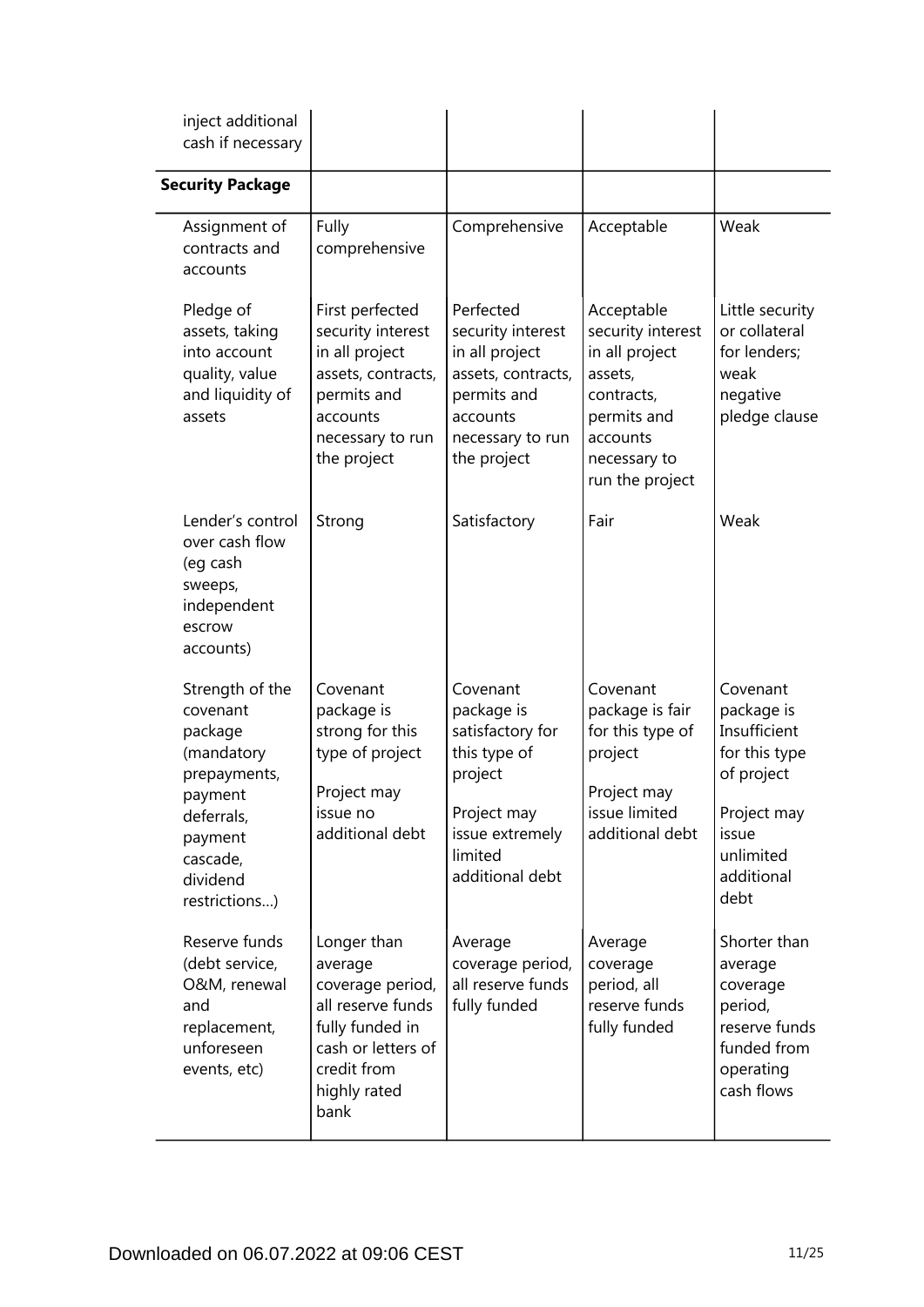#### **33.14**

The following table sets out the supervisory rating grades for income producing real estate exposures and high-volatility commercial real estate exposures subject to the supervisory slotting approach.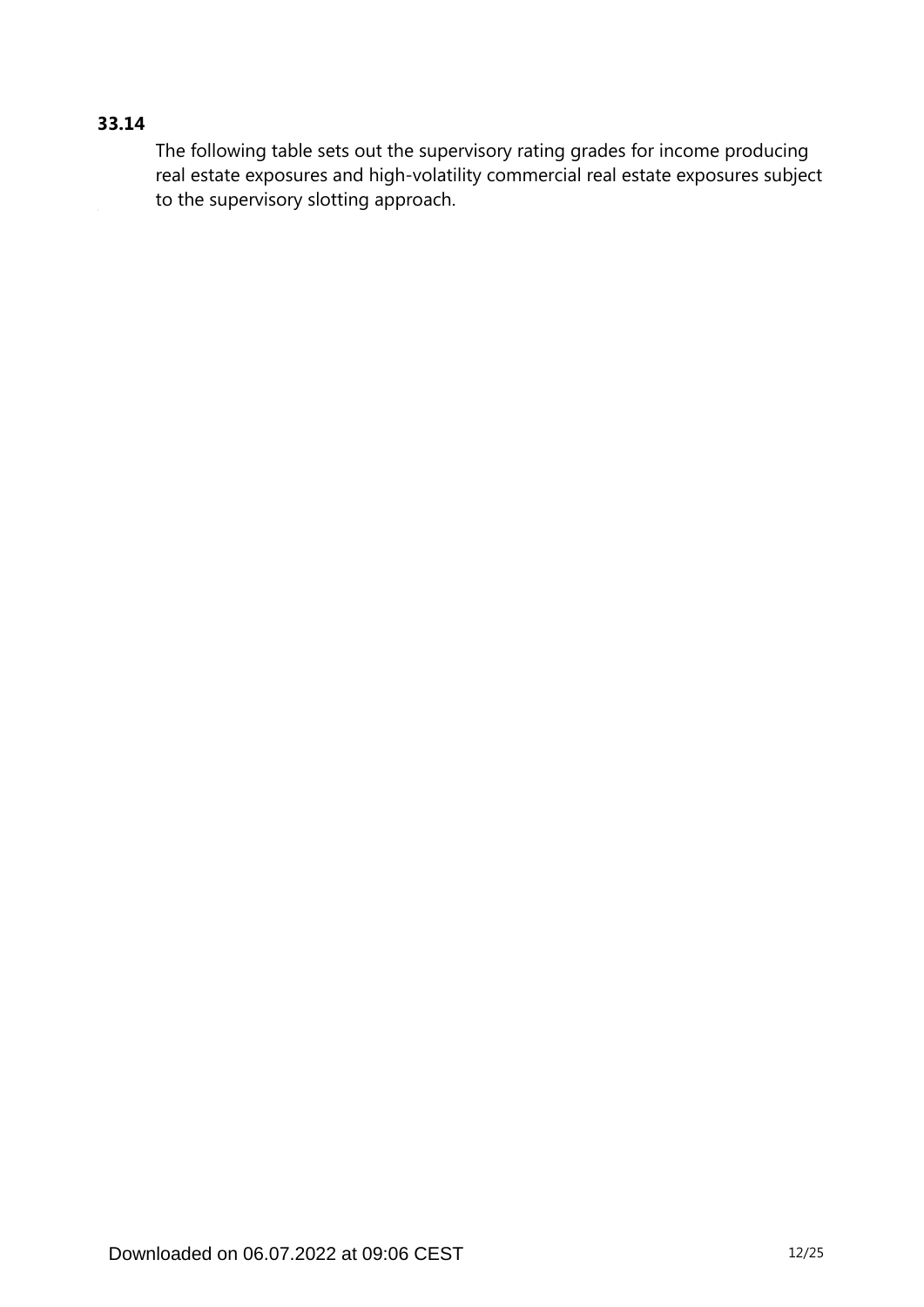|                                         | <b>Strong</b>                                                                                                                                                                                                                                                                                                                 | Good                                                                                                                                                                                                                       | <b>Satisfactory</b>                                                                                                                                                                                                                                                          | <b>Weak</b>                                                                                                                                                                                                                                                     |
|-----------------------------------------|-------------------------------------------------------------------------------------------------------------------------------------------------------------------------------------------------------------------------------------------------------------------------------------------------------------------------------|----------------------------------------------------------------------------------------------------------------------------------------------------------------------------------------------------------------------------|------------------------------------------------------------------------------------------------------------------------------------------------------------------------------------------------------------------------------------------------------------------------------|-----------------------------------------------------------------------------------------------------------------------------------------------------------------------------------------------------------------------------------------------------------------|
| <b>Financial</b><br>strength            |                                                                                                                                                                                                                                                                                                                               |                                                                                                                                                                                                                            |                                                                                                                                                                                                                                                                              |                                                                                                                                                                                                                                                                 |
| Market<br>conditions                    | The supply and<br>demand for<br>the project's<br>type and<br>location are<br>currently in<br>equilibrium.<br>The number of<br>competitive<br>properties<br>coming to<br>market is equal<br>or lower than<br>forecasted<br>demand                                                                                              | The supply and<br>demand for the<br>project's type<br>and location are<br>currently in<br>equilibrium. The<br>number of<br>competitive<br>properties<br>coming to<br>market is roughly<br>equal to<br>forecasted<br>demand | Market<br>conditions are<br>roughly in<br>equilibrium.<br>Competitive<br>properties are<br>coming on the<br>market and<br>others are in the<br>planning stages.<br>The project's<br>design and<br>capabilities may<br>not be state of<br>the art compared<br>to new projects | Market<br>conditions are<br>weak. It is<br>uncertain when<br>conditions will<br>improve and<br>return to<br>equilibrium. The<br>project is losing<br>tenants at lease<br>expiration. New<br>lease terms are<br>less favourable<br>compared to<br>those expiring |
| Financial ratios<br>and advance<br>rate | The property's<br><b>DSCR</b> is<br>considered<br>strong (DSCR<br>is not relevant<br>for the<br>construction<br>phase) and its<br>loan-to-value<br>ratio (LTV) is<br>considered low-<br>given its<br>property type.<br>Where a<br>secondary<br>market exists,<br>the transaction<br>is underwritten<br>to market<br>standards | The DSCR (not<br>relevant for<br>development real<br>estate) and LTV<br>are satisfactory.<br>Where a<br>secondary<br>market exists, the<br>transaction is<br>underwritten to<br>market standards                           | The property's<br><b>DSCR has</b><br>deteriorated and<br>its value has<br>fallen, increasing<br>its LTV                                                                                                                                                                      | The property's<br><b>DSCR</b> has<br>deteriorated<br>significantly and<br>its LTV is well<br>above<br>underwriting<br>standards for<br>new loans                                                                                                                |
| Stress analysis                         | The property's<br>resources,<br>contingencies<br>and liability<br>structure allow<br>it to meet its<br>financial<br>obligations                                                                                                                                                                                               | The property can<br>meet its financial<br>obligations<br>under a<br>sustained period<br>of financial stress<br>(eg interest rates,<br>economic                                                                             | During an<br>economic<br>downturn, the<br>property would<br>suffer a decline in<br>revenue that<br>would limit its<br>ability to fund                                                                                                                                        | The property's<br>financial<br>condition is<br>strained and is<br>likely to default<br>unless conditions<br>improve in the<br>near term                                                                                                                         |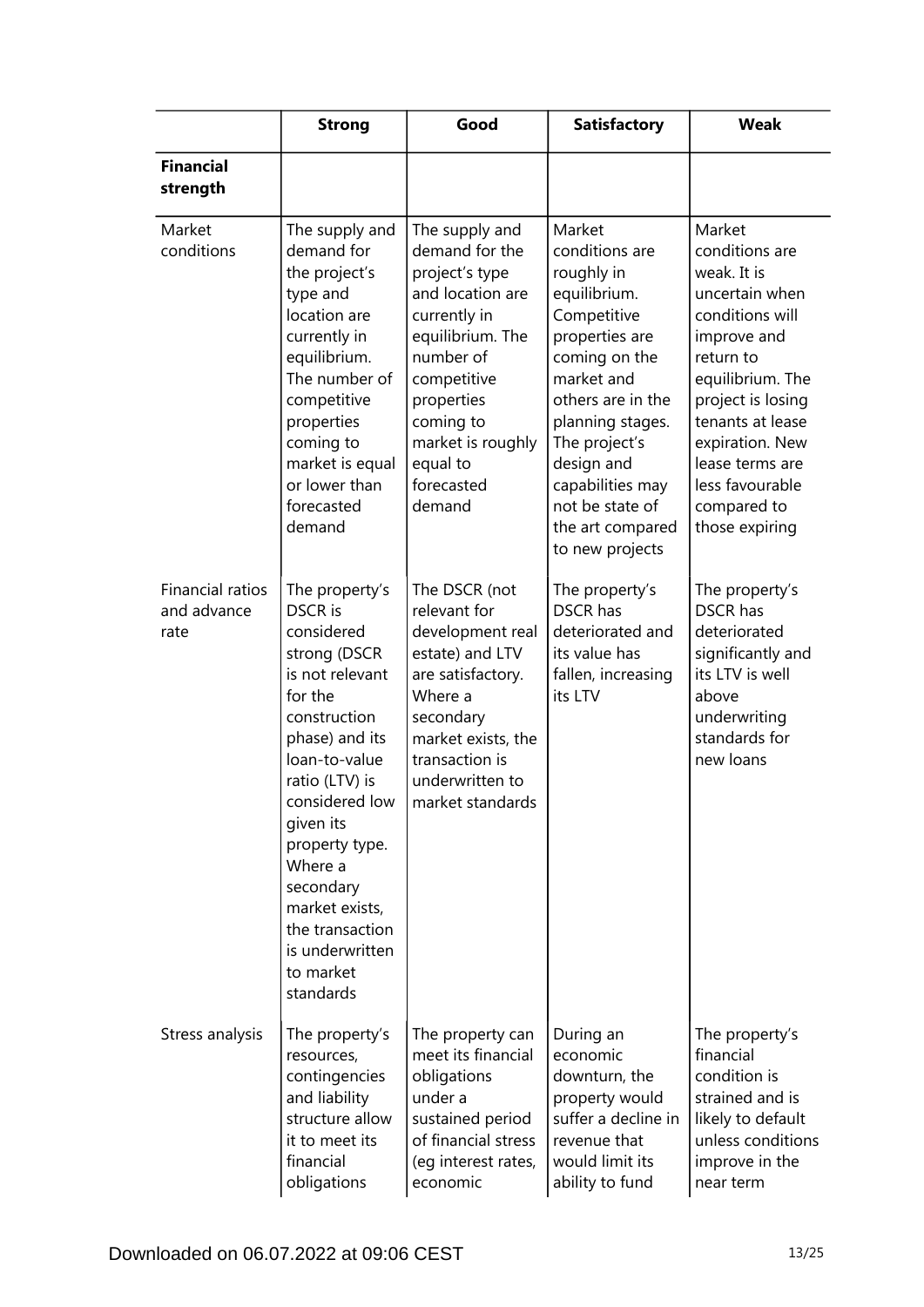|                                     | during a<br>period of<br>severe financial<br>stress (eg<br>interest rates,<br>economic<br>growth)                                                                                                                                                                                                                                  | growth). The<br>property is likely<br>to default only<br>under severe<br>economic<br>conditions                                                                                                                                                                                                    | capital<br>expenditures and<br>significantly<br>increase the risk<br>of default                                                                                                                                                                                                                                                                             |                                                                                                                                                                                                                                                                                                                             |
|-------------------------------------|------------------------------------------------------------------------------------------------------------------------------------------------------------------------------------------------------------------------------------------------------------------------------------------------------------------------------------|----------------------------------------------------------------------------------------------------------------------------------------------------------------------------------------------------------------------------------------------------------------------------------------------------|-------------------------------------------------------------------------------------------------------------------------------------------------------------------------------------------------------------------------------------------------------------------------------------------------------------------------------------------------------------|-----------------------------------------------------------------------------------------------------------------------------------------------------------------------------------------------------------------------------------------------------------------------------------------------------------------------------|
| Cash-flow<br>predictability         |                                                                                                                                                                                                                                                                                                                                    |                                                                                                                                                                                                                                                                                                    |                                                                                                                                                                                                                                                                                                                                                             |                                                                                                                                                                                                                                                                                                                             |
| For<br>(a)                          | The property's<br>term with<br>creditworthy<br>tenants and<br>their maturity<br>dates are<br>scattered. The<br>property has a<br>track record of<br>tenant<br>retention upon<br>lease<br>expiration. Its<br>vacancy rate is<br>low. Expenses<br>(maintenance,<br>insurance,<br>security, and<br>property taxes)<br>are predictable | Most of the<br>complete alreases balanced property s leases<br>are long-term,<br>with tenants that<br>range in<br>creditworthiness.<br>The property<br>experiences a<br>normal level of<br>tenant turnover<br>upon lease<br>expiration. Its<br>vacancy rate is<br>low. Expenses are<br>predictable | Most of the<br>property's leases<br>are medium<br>rather than long-<br>term with tenants<br>that range in<br>creditworthiness.<br>The property<br>experiences a<br>moderate level of<br>tenant turnover<br>upon lease<br>expiration. Its<br>vacancy rate is<br>moderate.<br>Expenses are<br>relatively<br>predictable but<br>vary in relation to<br>revenue | The property's<br>leases are of<br>various terms<br>with tenants that<br>range in<br>creditworthiness.<br>The property<br>experiences a<br>very high level of<br>tenant turnover<br>upon lease<br>expiration. Its<br>vacancy rate is<br>high. Significant<br>expenses are<br>incurred<br>preparing space<br>for new tenants |
| (b)<br>For                          | Leasing activity<br>complete buteros stabilised<br>exceeds<br>projections.<br>The project<br>should achieve<br>stabilisation in<br>the near future                                                                                                                                                                                 | Leasing activity<br>orrougnetstyprexceeds<br>projections. The<br>project should<br>achieve<br>stabilisation in<br>the near future                                                                                                                                                                  | Most leasing<br>activity is within<br>projections;<br>however,<br>stabilisation will<br>not occur for<br>some time                                                                                                                                                                                                                                          | Market rents do<br>not meet<br>expectations.<br>Despite<br>achieving target<br>occupancy rate,<br>cash flow<br>coverage is tight<br>due to<br>disappointing<br>revenue                                                                                                                                                      |
| For<br>(c)<br>construction<br>phase | The property is<br>entirely pre-<br>leased through<br>the tenor of<br>the loan or pre-<br>sold to an                                                                                                                                                                                                                               | The property is<br>entirely pre-<br>leased or pre-<br>sold to a<br>creditworthy<br>tenant or buyer,                                                                                                                                                                                                | Leasing activity is<br>within<br>projections but<br>the building may<br>not be pre-<br>leased and there                                                                                                                                                                                                                                                     | The property is<br>deteriorating due<br>to cost overruns,<br>market<br>deterioration,<br>tenant                                                                                                                                                                                                                             |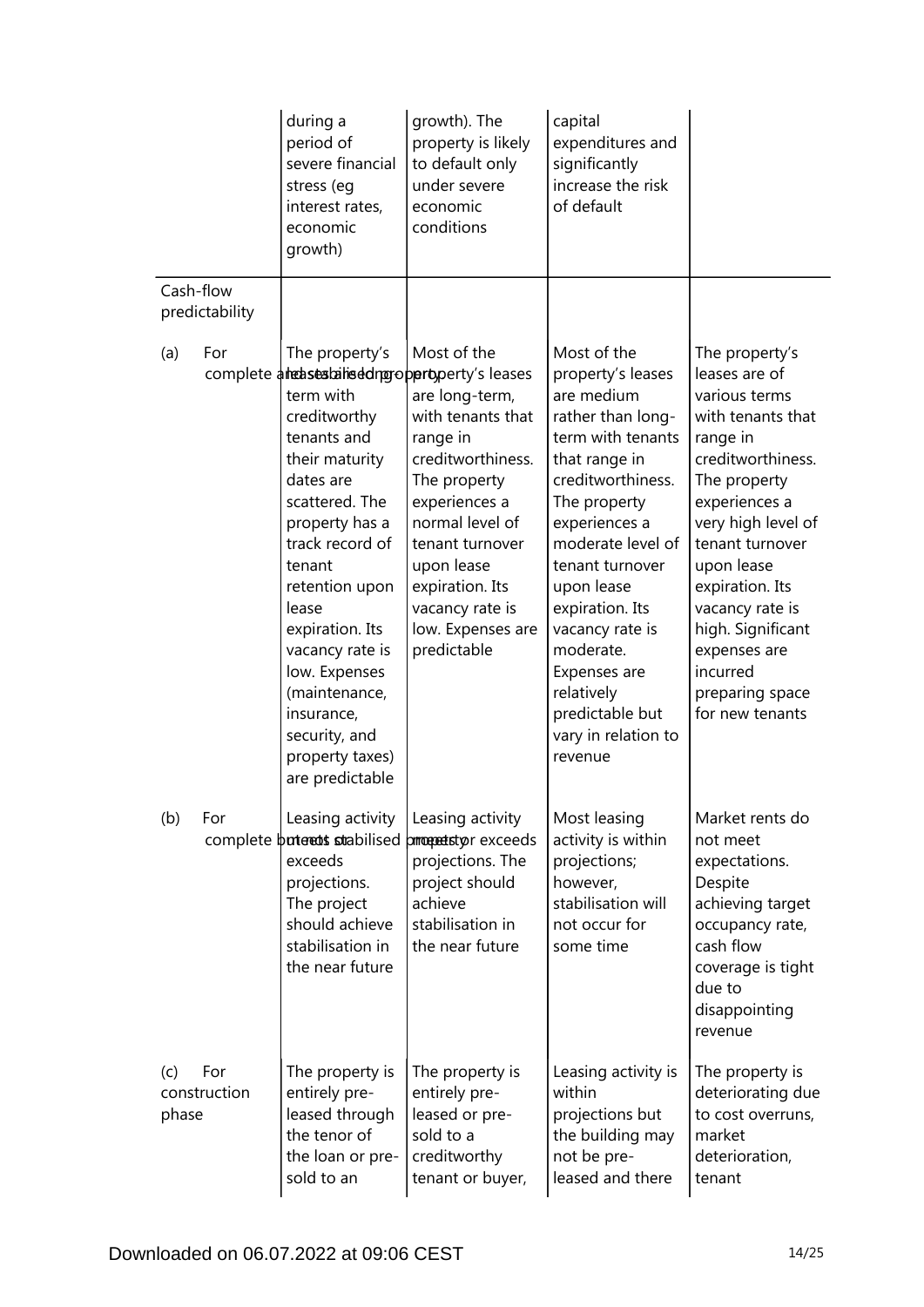|                                                    | investment<br>grade tenant<br>or buyer, or<br>the bank has a<br>binding<br>commitment<br>for take-out<br>financing from<br>an investment<br>grade lender | or the bank has a<br>binding<br>commitment for<br>permanent<br>financing from a<br>creditworthy<br>lender                                                                                  | may not exist a<br>take-out<br>financing. The<br>bank may be the<br>permanent lender      | cancellations or<br>other factors.<br>There may be a<br>dispute with the<br>party providing<br>the permanent<br>financing           |
|----------------------------------------------------|----------------------------------------------------------------------------------------------------------------------------------------------------------|--------------------------------------------------------------------------------------------------------------------------------------------------------------------------------------------|-------------------------------------------------------------------------------------------|-------------------------------------------------------------------------------------------------------------------------------------|
| <b>Asset</b><br>characteristics                    |                                                                                                                                                          |                                                                                                                                                                                            |                                                                                           |                                                                                                                                     |
| Location                                           | Property is<br>located in<br>highly<br>desirable<br>location that is<br>convenient to<br>services that<br>tenants desire                                 | Property is<br>located in<br>desirable<br>location that is<br>convenient to<br>services that<br>tenants desire                                                                             | The property<br>location lacks a<br>competitive<br>advantage                              | The property's<br>location,<br>configuration,<br>design and<br>maintenance<br>have contributed<br>to the property's<br>difficulties |
| Design and<br>condition                            | Property is<br>favoured due<br>to its design,<br>configuration,<br>and<br>maintenance,<br>and is highly<br>competitive<br>with new<br>properties         | Property is<br>appropriate in<br>terms of its<br>design,<br>configuration<br>and<br>maintenance.<br>The property's<br>design and<br>capabilities are<br>competitive with<br>new properties | Property is<br>adequate in<br>terms of its<br>configuration,<br>design and<br>maintenance | Weaknesses<br>exist in the<br>property's<br>configuration,<br>design or<br>maintenance                                              |
| Property is<br>under<br>construction               | Construction<br>budget is<br>conservative<br>and technical<br>hazards are<br>limited.<br>Contractors are<br>highly qualified                             | Construction<br>budget is<br>conservative and<br>technical hazards<br>are limited.<br>Contractors are<br>highly qualified                                                                  | Construction<br>budget is<br>adequate and<br>contractors are<br>ordinarily<br>qualified   | Project is over<br>budget or<br>unrealistic given<br>its technical<br>hazards.<br>Contractors may<br>be under<br>qualified          |
| <b>Strength of</b><br><b>Sponsor</b><br>/Developer |                                                                                                                                                          |                                                                                                                                                                                            |                                                                                           |                                                                                                                                     |
| Financial<br>capacity and                          | The sponsor<br>/developer                                                                                                                                | The sponsor<br>/developer made                                                                                                                                                             | The sponsor<br>/developer's                                                               | The sponsor<br>/developer lacks                                                                                                     |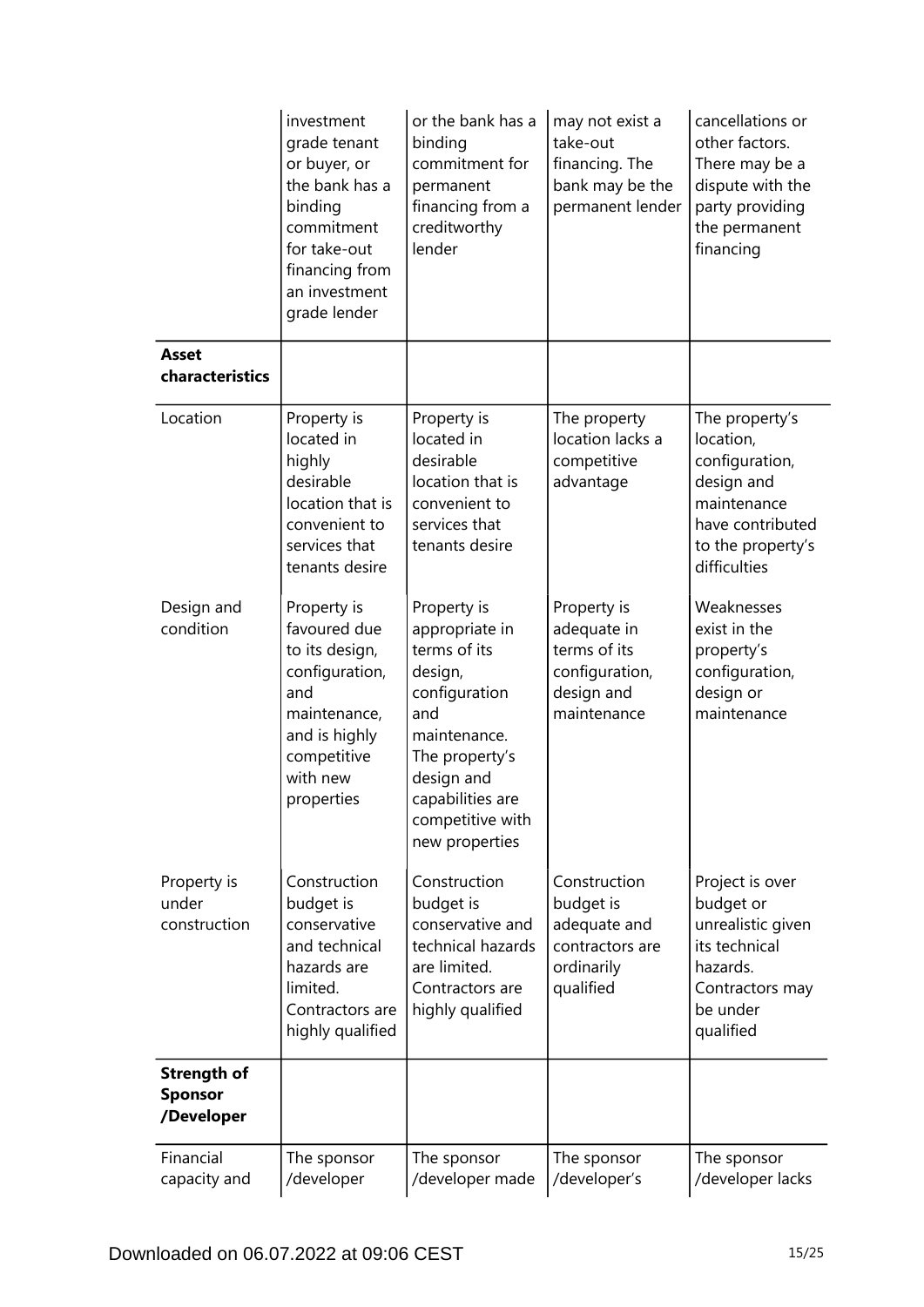| willingness to<br>support the<br>property.                       | made a<br>substantial<br>cash<br>contribution to<br>the<br>construction or<br>purchase of<br>the property.<br>The sponsor<br>/developer has<br>substantial<br>resources and<br>limited direct<br>and contingent<br>liabilities. The<br>sponsor<br>/developer's<br>properties are<br>diversified<br>geographically<br>and by<br>property type | a material cash<br>contribution to<br>the construction<br>or purchase of<br>the property. The<br>sponsor<br>/developer's<br>financial<br>condition allows<br>it to support the<br>property in the<br>event of a cash<br>flow shortfall.<br>The sponsor<br>/developer's<br>properties are<br>located in several<br>geographic<br>regions | contribution may<br>be immaterial or<br>non-cash. The<br>sponsor<br>/developer is<br>average to below<br>average in<br>financial<br>resources | capacity or<br>willingness to<br>support the<br>property                                                                                                                                              |
|------------------------------------------------------------------|----------------------------------------------------------------------------------------------------------------------------------------------------------------------------------------------------------------------------------------------------------------------------------------------------------------------------------------------|-----------------------------------------------------------------------------------------------------------------------------------------------------------------------------------------------------------------------------------------------------------------------------------------------------------------------------------------|-----------------------------------------------------------------------------------------------------------------------------------------------|-------------------------------------------------------------------------------------------------------------------------------------------------------------------------------------------------------|
| Reputation<br>and track<br>record with<br>similar<br>properties. | Experienced<br>management<br>and high<br>sponsors'<br>quality. Strong<br>reputation and<br>lengthy and<br>successful<br>record with<br>similar<br>properties                                                                                                                                                                                 | Appropriate<br>management<br>and sponsors'<br>quality. The<br>sponsor or<br>management has<br>a successful<br>record with<br>similar properties                                                                                                                                                                                         | Moderate<br>management<br>and sponsors'<br>quality.<br>Management or<br>sponsor track<br>record does not<br>raise serious<br>concerns         | Ineffective<br>management<br>and substandard<br>sponsors'<br>quality.<br>Management<br>and sponsor<br>difficulties have<br>contributed to<br>difficulties in<br>managing<br>properties in the<br>past |
| Relationships<br>with relevant<br>real estate<br>actors          | Strong<br>relationships<br>with leading<br>actors such as<br>leasing agents                                                                                                                                                                                                                                                                  | Proven<br>relationships<br>with leading<br>actors such as<br>leasing agents                                                                                                                                                                                                                                                             | Adequate<br>relationships with<br>leasing agents<br>and other parties<br>providing<br>important real<br>estate services                       | Poor<br>relationships<br>with leasing<br>agents and/or<br>other parties<br>providing<br>important real<br>estate services                                                                             |
| <b>Security</b><br><b>Package</b>                                |                                                                                                                                                                                                                                                                                                                                              |                                                                                                                                                                                                                                                                                                                                         |                                                                                                                                               |                                                                                                                                                                                                       |
| Nature of lien                                                   | Perfected first<br>lien                                                                                                                                                                                                                                                                                                                      | Perfected first<br>lien. Lenders in                                                                                                                                                                                                                                                                                                     | Perfected first<br>lien. Lenders in                                                                                                           |                                                                                                                                                                                                       |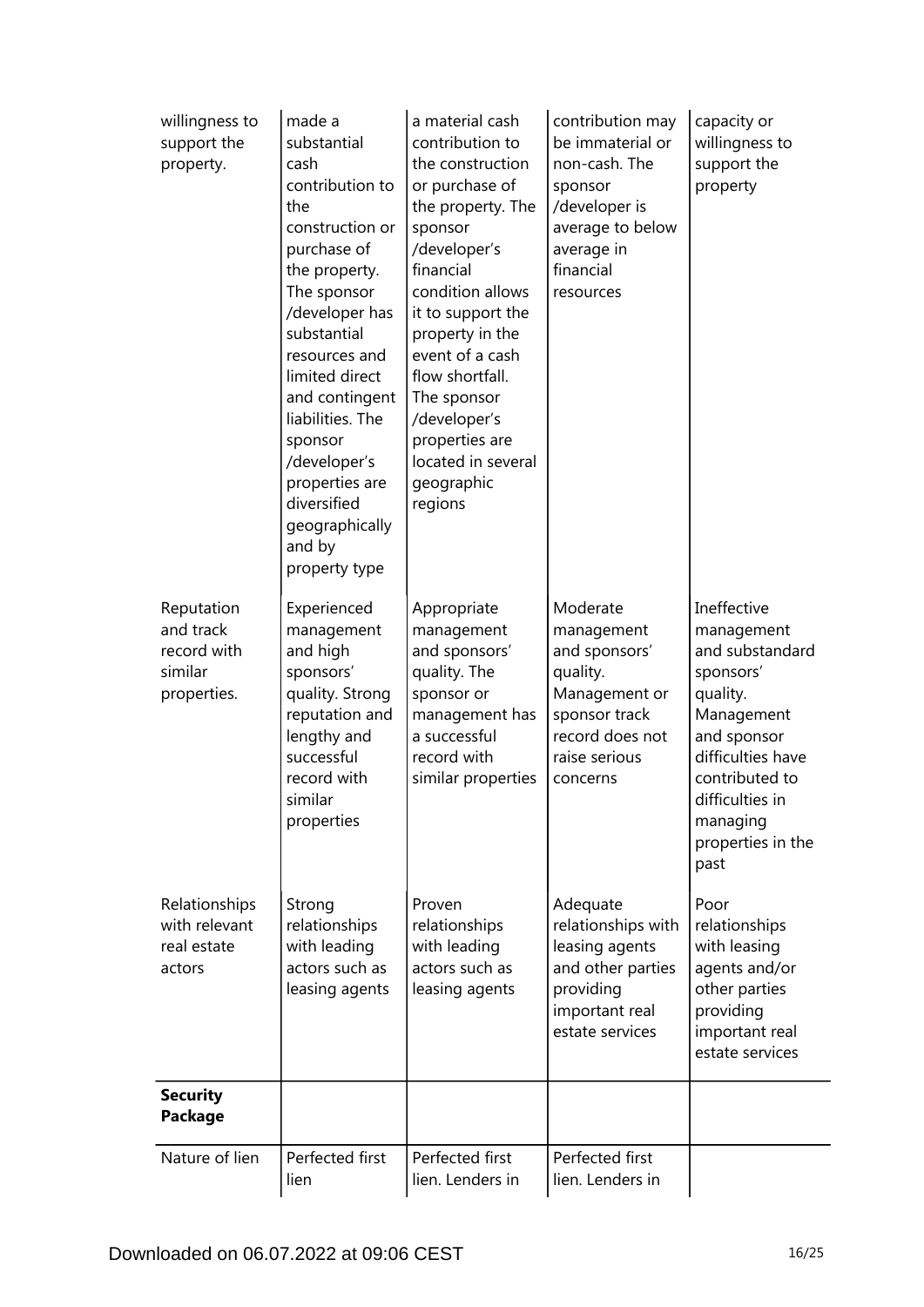|                                                                            |                                                                                                                                                                                                                                                                              | some markets<br>extensively use<br>loan structures<br>that include<br>junior liens.<br>Junior liens may<br>be indicative of<br>this level of risk if<br>the total LTV<br>inclusive of all<br>senior positions<br>does not exceed<br>a typical first<br>loan LTV.                    | some markets<br>extensively use<br>loan structures<br>that include<br>junior liens.<br>Junior liens may<br>be indicative of<br>this level of risk if<br>the total LTV<br>inclusive of all<br>senior positions<br>does not exceed<br>a typical first loan<br>LTV.                    | Ability of lender<br>to foreclose is<br>constrained                                                                                                                                    |
|----------------------------------------------------------------------------|------------------------------------------------------------------------------------------------------------------------------------------------------------------------------------------------------------------------------------------------------------------------------|-------------------------------------------------------------------------------------------------------------------------------------------------------------------------------------------------------------------------------------------------------------------------------------|-------------------------------------------------------------------------------------------------------------------------------------------------------------------------------------------------------------------------------------------------------------------------------------|----------------------------------------------------------------------------------------------------------------------------------------------------------------------------------------|
| Assignment of<br>rents (for<br>projects leased<br>to long-term<br>tenants) | The lender has<br>obtained an<br>assignment.<br>They maintain<br>current tenant<br>information<br>that would<br>facilitate<br>providing<br>notice to remit<br>rents directly<br>to the lender,<br>such as a<br>current rent<br>roll and copies<br>of the project's<br>leases | The lender has<br>obtained an<br>assignment. They<br>maintain current<br>tenant<br>information that<br>would facilitate<br>providing notice<br>to the tenants to<br>remit rents<br>directly to the<br>lender, such as<br>current rent roll<br>and copies of the<br>project's leases | The lender has<br>obtained an<br>assignment. They<br>maintain current<br>tenant<br>information that<br>would facilitate<br>providing notice<br>to the tenants to<br>remit rents<br>directly to the<br>lender, such as<br>current rent roll<br>and copies of the<br>project's leases | The lender has<br>not obtained an<br>assignment of<br>the leases or has<br>not maintained<br>the information<br>necessary to<br>readily provide<br>notice to the<br>building's tenants |
| Quality of the<br>insurance<br>coverage                                    | Appropriate                                                                                                                                                                                                                                                                  | Appropriate                                                                                                                                                                                                                                                                         | Appropriate                                                                                                                                                                                                                                                                         | Substandard                                                                                                                                                                            |

**33.15** The following table sets out the supervisory rating grades for object finance exposures subject to the supervisory slotting approach.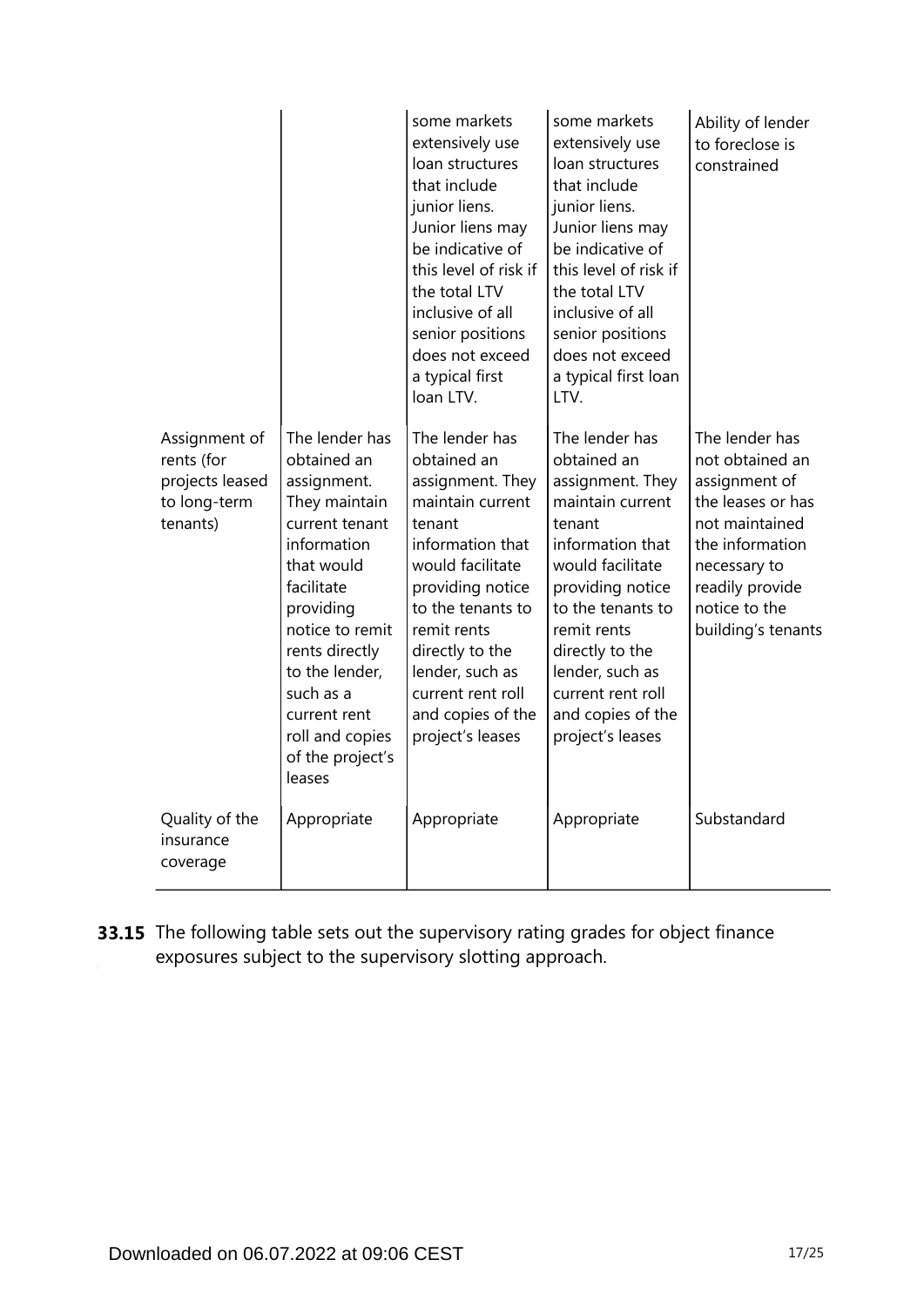|                                              | <b>Strong</b>                                                                                                                              | Good                                                                                                                                                                 | <b>Satisfactory</b>                                                                                                                                                                               | <b>Weak</b>                                                                                                                                                 |
|----------------------------------------------|--------------------------------------------------------------------------------------------------------------------------------------------|----------------------------------------------------------------------------------------------------------------------------------------------------------------------|---------------------------------------------------------------------------------------------------------------------------------------------------------------------------------------------------|-------------------------------------------------------------------------------------------------------------------------------------------------------------|
| <b>Financial strength</b>                    |                                                                                                                                            |                                                                                                                                                                      |                                                                                                                                                                                                   |                                                                                                                                                             |
| Market<br>conditions                         | Demand is<br>strong and<br>growing, strong<br>entry barriers,<br>low sensitivity<br>to changes in<br>technology and<br>economic<br>outlook | Demand is<br>strong and<br>stable. Some<br>entry barriers,<br>some sensitivity<br>to changes in<br>technology and<br>economic<br>outlook                             | Demand is<br>adequate and<br>stable, limited<br>entry barriers,<br>significant<br>sensitivity to<br>changes in<br>technology and<br>economic<br>outlook                                           | Demand is<br>weak and<br>declining,<br>vulnerable to<br>changes in<br>technology<br>and economic<br>outlook, highly<br>uncertain<br>environment             |
| <b>Financial ratios</b><br>(DSCR and LTV)    | Strong financial<br>ratios<br>considering the<br>type of asset.<br>Very robust<br>economic<br>assumptions                                  | Strong/<br>acceptable<br>financial ratios<br>considering the<br>type of asset.<br>Robust project<br>economic<br>assumptions                                          | Standard<br>financial ratios<br>for the asset<br>type                                                                                                                                             | Aggressive<br>financial ratios<br>considering<br>the type of<br>asset                                                                                       |
| Stress analysis                              | Stable long-<br>term revenues,<br>capable of<br>withstanding<br>severely<br>stressed<br>conditions<br>through an<br>economic cycle         | Satisfactory<br>short-term<br>revenues. Loan<br>can withstand<br>some financial<br>adversity.<br>Default is only<br>likely under<br>severe<br>economic<br>conditions | Uncertain short-<br>term revenues.<br>Cash flows are<br>vulnerable to<br>stresses that are<br>not uncommon<br>through an<br>economic cycle.<br>The loan may<br>default in a<br>normal<br>downturn | Revenues<br>subject to<br>strong<br>uncertainties;<br>even in normal<br>economic<br>conditions the<br>asset may<br>default, unless<br>conditions<br>improve |
| Market liquidity                             | Market is<br>structured on a<br>worldwide basis;<br>assets are highly<br>liquid                                                            | Market is<br>worldwide or<br>regional; assets<br>are relatively<br>liquid                                                                                            | Market is<br>regional with<br>limited<br>prospects in the<br>short term,<br>implying lower<br>liquidity                                                                                           | Local market<br>and/or poor<br>visibility. Low<br>or no liquidity,<br>particularly on<br>niche markets                                                      |
| <b>Political and</b><br>legal<br>environment |                                                                                                                                            |                                                                                                                                                                      |                                                                                                                                                                                                   |                                                                                                                                                             |
|                                              | Very low; strong<br>mitigation                                                                                                             | Low; satisfactory<br>mitigation                                                                                                                                      |                                                                                                                                                                                                   | High; no or<br>weak                                                                                                                                         |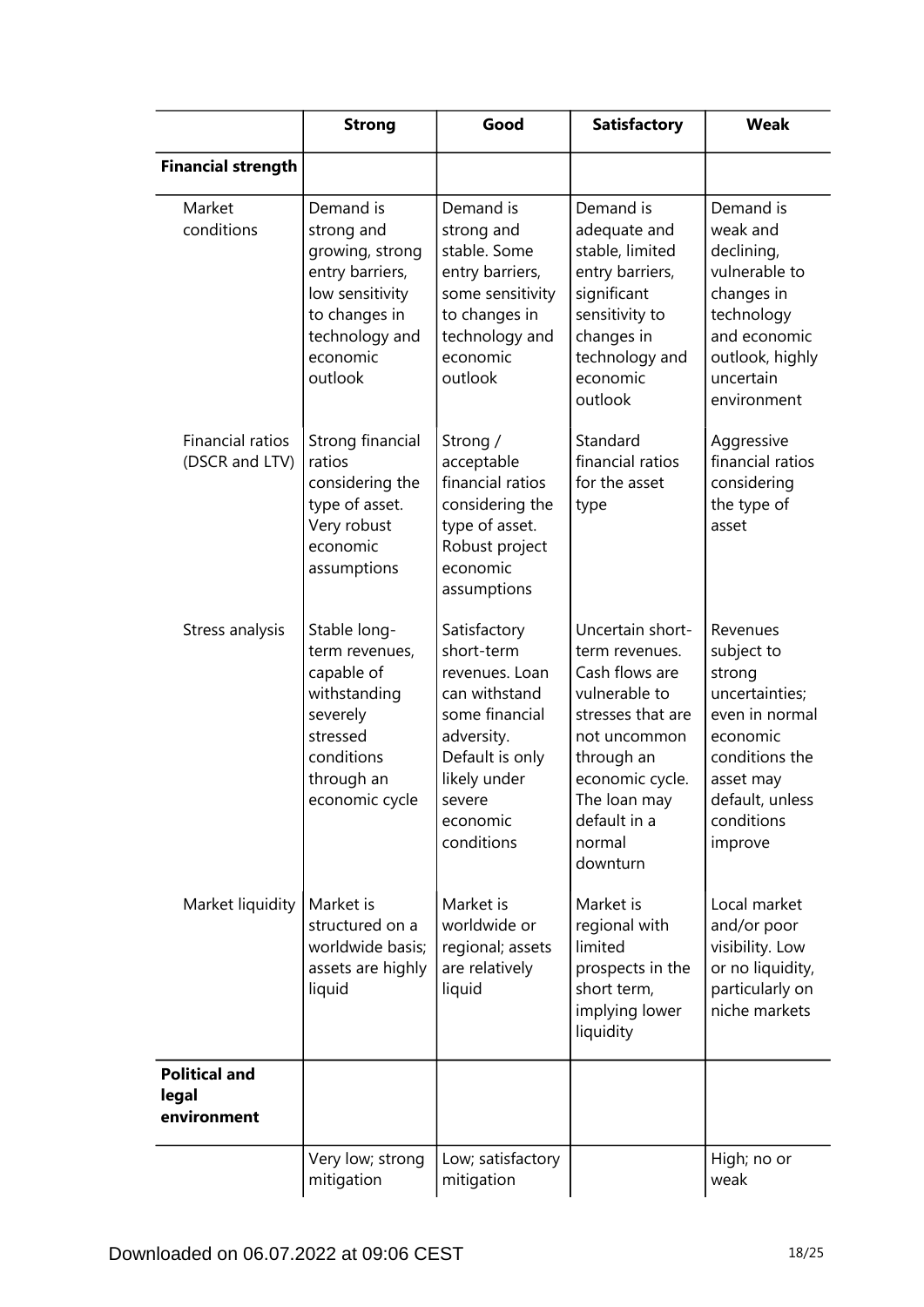| including<br>transfer risk                                         | instruments, if<br>needed                                                              | instruments, if<br>needed                                                                                                                | Moderate; fair<br>mitigation<br>instruments                                                                                                                       | mitigation<br>instruments                                                                                                                                                 |
|--------------------------------------------------------------------|----------------------------------------------------------------------------------------|------------------------------------------------------------------------------------------------------------------------------------------|-------------------------------------------------------------------------------------------------------------------------------------------------------------------|---------------------------------------------------------------------------------------------------------------------------------------------------------------------------|
| Legal and<br>regulatory risks                                      | Jurisdiction is<br>favourable to<br>repossession<br>and<br>enforcement of<br>contracts | Jurisdiction is<br>favourable to<br>repossession<br>and<br>enforcement of<br>contracts                                                   | Jurisdiction is<br>generally<br>favourable to<br>repossession<br>and<br>enforcement of<br>contracts, even<br>if repossession<br>might be long<br>and/or difficult | Poor or<br>unstable legal<br>and regulatory<br>environment.<br>Jurisdiction<br>may make<br>repossession<br>and<br>enforcement<br>of contracts<br>lengthy or<br>impossible |
| <b>Transaction</b><br>characteristics                              |                                                                                        |                                                                                                                                          |                                                                                                                                                                   |                                                                                                                                                                           |
| Financing term<br>compared to<br>the economic<br>life of the asset | Full payout<br>profile<br>/minimum<br>balloon. No<br>grace period                      | <b>Balloon</b> more<br>significant, but<br>still at<br>satisfactory<br>levels                                                            | Important<br>balloon with<br>potentially grace<br>periods                                                                                                         | Repayment in<br>fine or high<br>balloon                                                                                                                                   |
| <b>Operating risk</b>                                              |                                                                                        |                                                                                                                                          |                                                                                                                                                                   |                                                                                                                                                                           |
| Permits /                                                          | All permits have                                                                       |                                                                                                                                          |                                                                                                                                                                   |                                                                                                                                                                           |
| licensing                                                          | been obtained;<br>asset meets<br>current and<br>foreseeable<br>safety<br>regulations   | All permits<br>obtained or in<br>the process of<br>being obtained;<br>asset meets<br>current and<br>foreseeable<br>safety<br>regulations | Most permits<br>obtained or in<br>process of being<br>obtained,<br>outstanding<br>ones considered<br>routine, asset<br>meets current<br>safety<br>regulations     | Problems in<br>obtaining all<br>required<br>permits, part<br>of the planned<br>configuration<br>and/or<br>planned<br>operations<br>might need to<br>be revised            |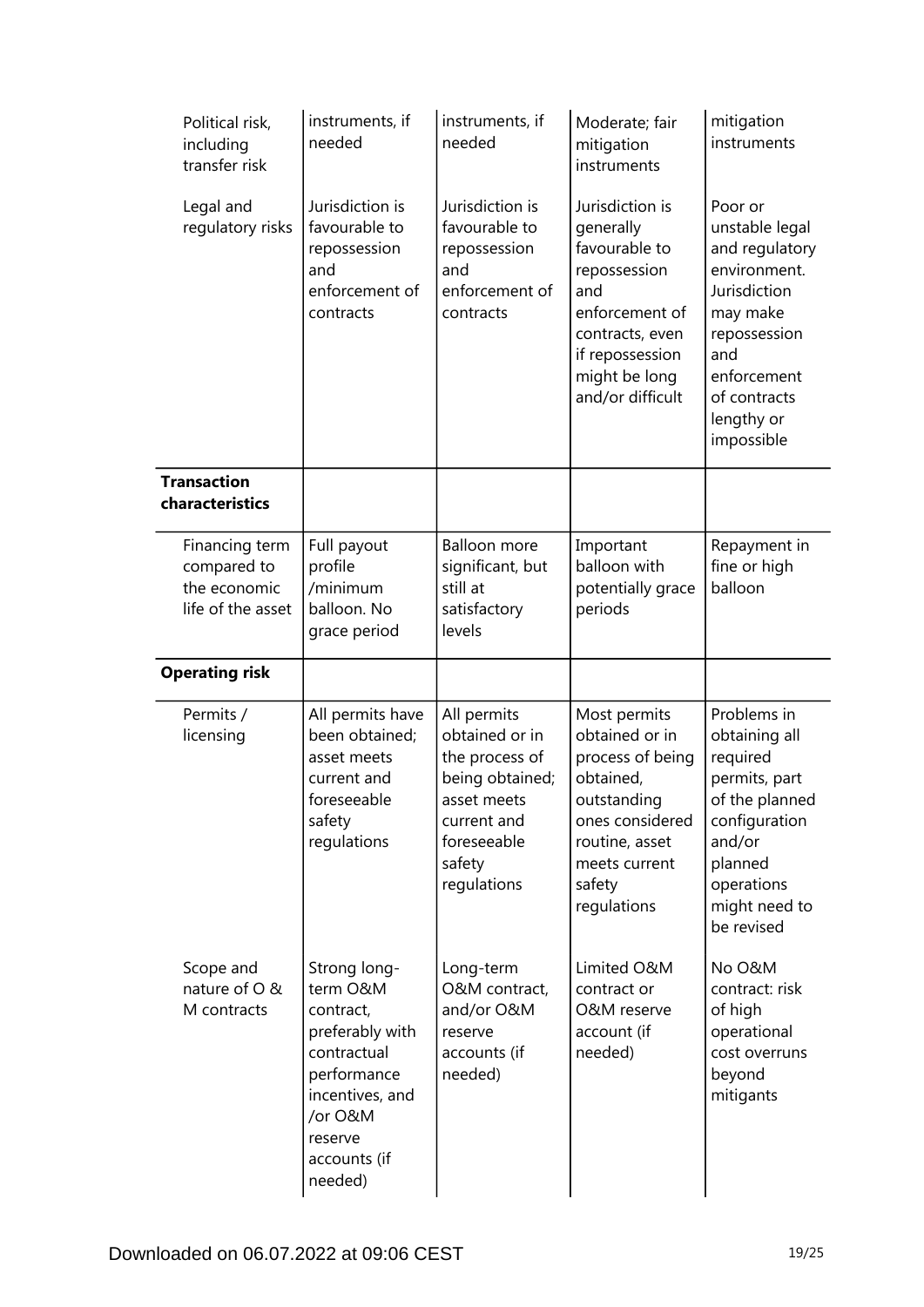| Operator's<br>financial<br>strength, track<br>record in<br>managing the<br>asset type and<br>capability to re-<br>market asset<br>when it comes<br>off-lease | <b>Excellent track</b><br>record and<br>strong re-<br>marketing<br>capability                                                            | Satisfactory<br>track record and<br>re-marketing<br>capability                                                                                                            | Weak or short<br>track record and<br>uncertain re-<br>marketing<br>capability                                                                        | No or<br>unknown track<br>record and<br>inability to<br>remarket the<br>asset                                                                                                            |
|--------------------------------------------------------------------------------------------------------------------------------------------------------------|------------------------------------------------------------------------------------------------------------------------------------------|---------------------------------------------------------------------------------------------------------------------------------------------------------------------------|------------------------------------------------------------------------------------------------------------------------------------------------------|------------------------------------------------------------------------------------------------------------------------------------------------------------------------------------------|
| <b>Asset</b><br>characteristics                                                                                                                              |                                                                                                                                          |                                                                                                                                                                           |                                                                                                                                                      |                                                                                                                                                                                          |
| Configuration,<br>size, design<br>and<br>maintenance<br>(ie age, size for<br>a plane)<br>compared to<br>other assets on<br>the same<br>market                | Strong<br>advantage in<br>design and<br>maintenance.<br>Configuration is<br>standard such<br>that the object<br>meets a liquid<br>market | Above average<br>design and<br>maintenance.<br>Standard<br>configuration,<br>maybe with very<br>limited<br>exceptions<br>such that the<br>object meets a<br>liquid market | Average design<br>and<br>maintenance.<br>Configuration is<br>somewhat<br>specific, and<br>thus might<br>cause a<br>narrower market<br>for the object | Below average<br>design and<br>maintenance.<br>Asset is near<br>the end of its<br>economic life.<br>Configuration<br>is very specific;<br>the market for<br>the object is<br>very narrow |
| Resale value                                                                                                                                                 | Current resale<br>value is well<br>above debt<br>value                                                                                   | Resale value is<br>moderately<br>above debt<br>value                                                                                                                      | Resale value is<br>slightly above<br>debt value                                                                                                      | Resale value is<br>below debt<br>value                                                                                                                                                   |
| Sensitivity of<br>the asset value<br>and liquidity to<br>economic<br>cycles                                                                                  | Asset value and<br>liquidity are<br>relatively<br>insensitive to<br>economic cycles                                                      | Asset value and<br>liquidity are<br>sensitive to<br>economic cycles                                                                                                       | Asset value and<br>liquidity are<br>quite sensitive<br>to economic<br>cycles                                                                         | Asset value<br>and liquidity<br>are highly<br>sensitive to<br>economic<br>cycles                                                                                                         |
| <b>Strength of</b><br>sponsor                                                                                                                                |                                                                                                                                          |                                                                                                                                                                           |                                                                                                                                                      |                                                                                                                                                                                          |
| Operator's<br>financial<br>strength, track<br>record in<br>managing the<br>asset type and<br>capability to re-                                               | <b>Excellent track</b><br>record and<br>strong re-<br>marketing<br>capability                                                            | Satisfactory<br>track record and<br>re-marketing<br>capability                                                                                                            | Weak or short<br>track record and<br>uncertain re-<br>marketing<br>capability                                                                        | No or<br>unknown track<br>record and<br>inability to re-<br>market the<br>asset                                                                                                          |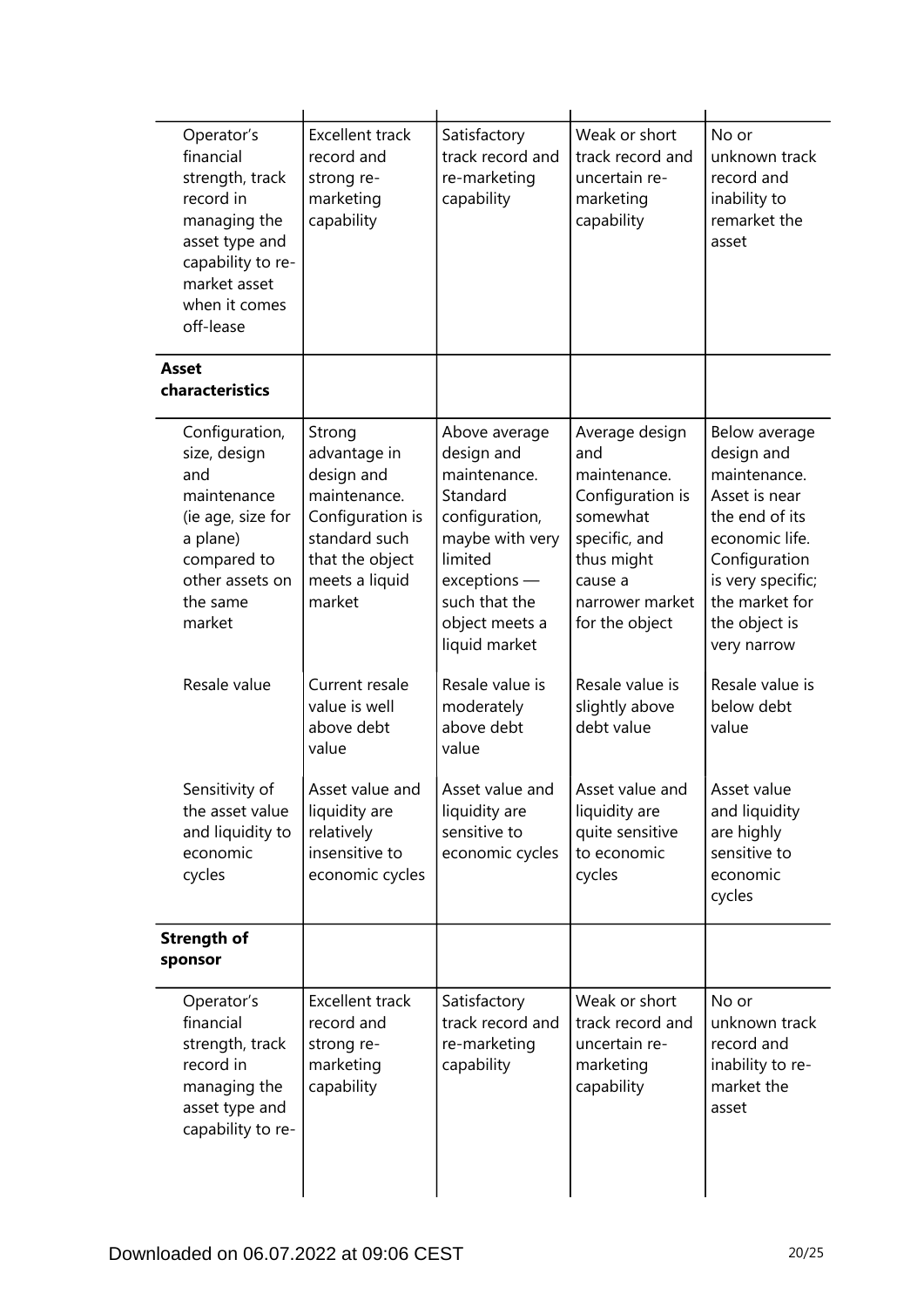| market asset<br>when it comes<br>off-lease<br>Sponsors' track<br>record and<br>financial<br>strength              | Sponsors with<br>excellent track<br>record and high<br>financial<br>standing                                                                                                                                                          | Sponsors with<br>good track<br>record and<br>good financial<br>standing                                                                                                                                                         | Sponsors with<br>adequate track<br>record and<br>good financial<br>standing                                                                                                                                                     | Sponsors with<br>no or<br>questionable<br>track record<br>and/or<br>financial<br>weaknesses                                          |
|-------------------------------------------------------------------------------------------------------------------|---------------------------------------------------------------------------------------------------------------------------------------------------------------------------------------------------------------------------------------|---------------------------------------------------------------------------------------------------------------------------------------------------------------------------------------------------------------------------------|---------------------------------------------------------------------------------------------------------------------------------------------------------------------------------------------------------------------------------|--------------------------------------------------------------------------------------------------------------------------------------|
| <b>Security Package</b>                                                                                           |                                                                                                                                                                                                                                       |                                                                                                                                                                                                                                 |                                                                                                                                                                                                                                 |                                                                                                                                      |
| Asset control                                                                                                     | Legal<br>documentation<br>provides the<br>lender effective<br>control (e.g. a<br>first perfected<br>security interest,<br>or a leasing<br>structure<br>including such<br>security) on the<br>asset, or on the<br>company<br>owning it | Legal<br>documentation<br>provides the<br>lender effective<br>control (e.g. a<br>perfected<br>security interest,<br>or a leasing<br>structure<br>including such<br>security) on the<br>asset, or on the<br>company<br>owning it | Legal<br>documentation<br>provides the<br>lender effective<br>control (e.g. a<br>perfected<br>security interest,<br>or a leasing<br>structure<br>including such<br>security) on the<br>asset, or on the<br>company<br>owning it | The contract<br>provides little<br>security to the<br>lender and<br>leaves room to<br>some risk of<br>losing control<br>on the asset |
| Rights and<br>means at the<br>lender's<br>disposal to<br>monitor the<br>location and<br>condition of<br>the asset | The lender is<br>able to monitor<br>the location and<br>condition of the<br>asset, at any<br>time and place<br>(regular reports,<br>possibility to<br>lead inspections)                                                               | The lender is<br>able to monitor<br>the location and<br>condition of the<br>asset, almost at<br>any time and<br>place                                                                                                           | The lender is<br>able to monitor<br>the location and<br>condition of the<br>asset, almost at<br>any time and<br>place                                                                                                           | The lender is<br>able to<br>monitor the<br>location and<br>condition of<br>the asset are<br>limited                                  |
| Insurance<br>against<br>damages                                                                                   | Strong<br>insurance<br>coverage<br>including<br>collateral<br>damages with<br>top quality<br>insurance<br>companies                                                                                                                   | Satisfactory<br>insurance<br>coverage (not<br>including<br>collateral<br>damages) with<br>good quality<br>insurance<br>companies                                                                                                | Fair insurance<br>coverage (not<br>including<br>collateral<br>damages) with<br>acceptable<br>quality<br>insurance<br>companies                                                                                                  | Weak<br>insurance<br>coverage (not<br>including<br>collateral<br>damages) or<br>with weak<br>quality<br>insurance<br>companies       |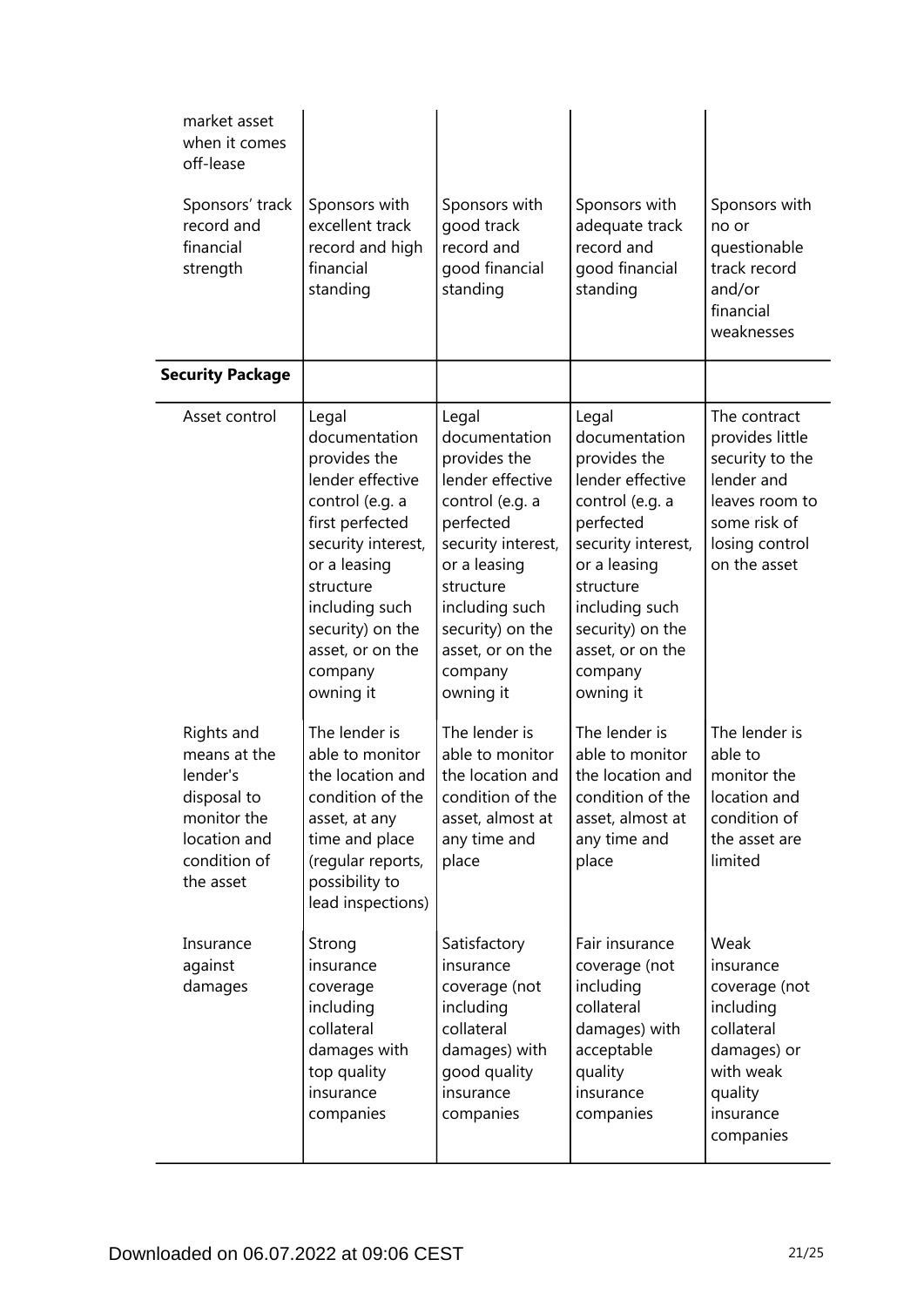**33.16** The following table sets out the supervisory rating grades for commodities finance exposures subject to the supervisory slotting approach.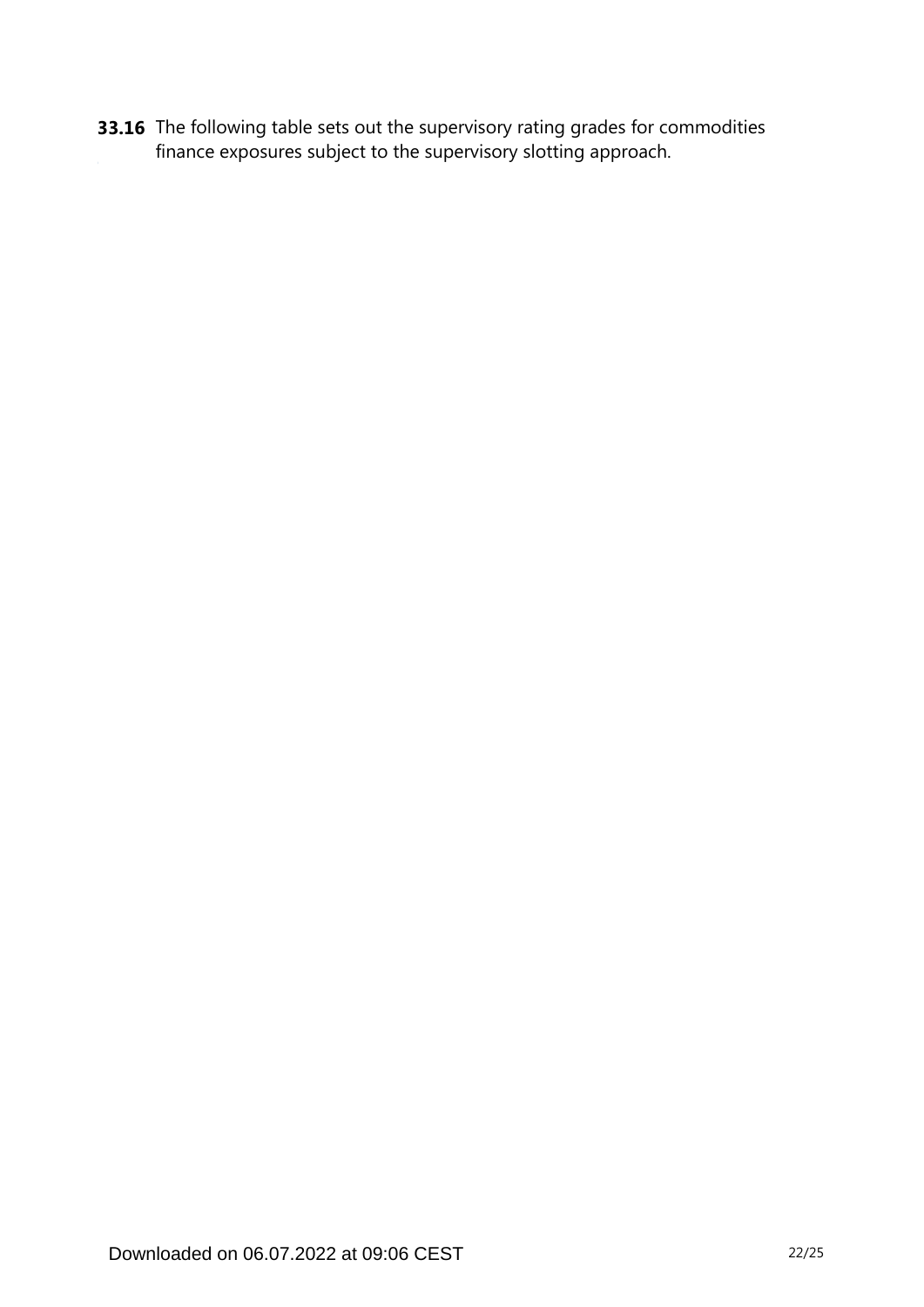|                                                  | <b>Strong</b>                                                                                                                                                   | Good                                                                                                                           | <b>Satisfactory</b>                                                                                                                                             | <b>Weak</b>                                                                                                                                                                                      |
|--------------------------------------------------|-----------------------------------------------------------------------------------------------------------------------------------------------------------------|--------------------------------------------------------------------------------------------------------------------------------|-----------------------------------------------------------------------------------------------------------------------------------------------------------------|--------------------------------------------------------------------------------------------------------------------------------------------------------------------------------------------------|
| <b>Financial strength</b>                        |                                                                                                                                                                 |                                                                                                                                |                                                                                                                                                                 |                                                                                                                                                                                                  |
| Degree of over-<br>collateralisation<br>of trade | Strong                                                                                                                                                          | Good                                                                                                                           | Satisfactory                                                                                                                                                    | Weak                                                                                                                                                                                             |
| <b>Political and legal</b><br>environment        |                                                                                                                                                                 |                                                                                                                                |                                                                                                                                                                 |                                                                                                                                                                                                  |
| Country risk                                     | No country risk                                                                                                                                                 | Limited<br>exposure to<br>country risk (in<br>particular,<br>offshore<br>location of<br>reserves in an<br>emerging<br>country) | Exposure to<br>country risk (in<br>particular,<br>offshore<br>location of<br>reserves in an<br>emerging<br>country)                                             | Strong<br>exposure to<br>country risk (in<br>particular,<br>inland reserves<br>in an emerging<br>country)                                                                                        |
| Mitigation of<br>country risks                   | Very strong<br>mitigation:                                                                                                                                      | Strong<br>mitigation:                                                                                                          | Acceptable<br>mitigation:                                                                                                                                       | Only partial<br>mitigation:                                                                                                                                                                      |
|                                                  | Strong offshore<br>mechanisms<br>Strategic<br>commodity<br>1 <sup>st</sup> class buyer                                                                          | Offshore<br>mechanisms<br>Strategic<br>commodity<br>Strong buyer                                                               | Offshore<br>mechanisms<br>Less strategic<br>commodity<br>Acceptable<br>buyer                                                                                    | No offshore<br>mechanisms<br>Non-strategic<br>commodity<br>Weak buyer                                                                                                                            |
| <b>Asset</b><br>characteristics                  |                                                                                                                                                                 |                                                                                                                                |                                                                                                                                                                 |                                                                                                                                                                                                  |
| Liquidity and<br>susceptibility to<br>damage     | Commodity is<br>quoted and can<br>be hedged<br>through futures<br>or over-the-<br>counter (OTC)<br>instruments.<br>Commodity is<br>not susceptible<br>to damage | Commodity is<br>quoted and can<br>be hedged<br>through OTC<br>instruments.<br>Commodity is<br>not susceptible<br>to damage     | Commodity is<br>not quoted but<br>is liquid. There<br>is uncertainty<br>about the<br>possibility of<br>hedging.<br>Commodity is<br>not susceptible<br>to damage | Commodity is<br>not quoted.<br>Liquidity is<br>limited given<br>the size and<br>depth of the<br>market. No<br>appropriate<br>hedging<br>instruments.<br>Commodity is<br>susceptible to<br>damage |
| <b>Strength of</b><br>sponsor                    |                                                                                                                                                                 |                                                                                                                                |                                                                                                                                                                 |                                                                                                                                                                                                  |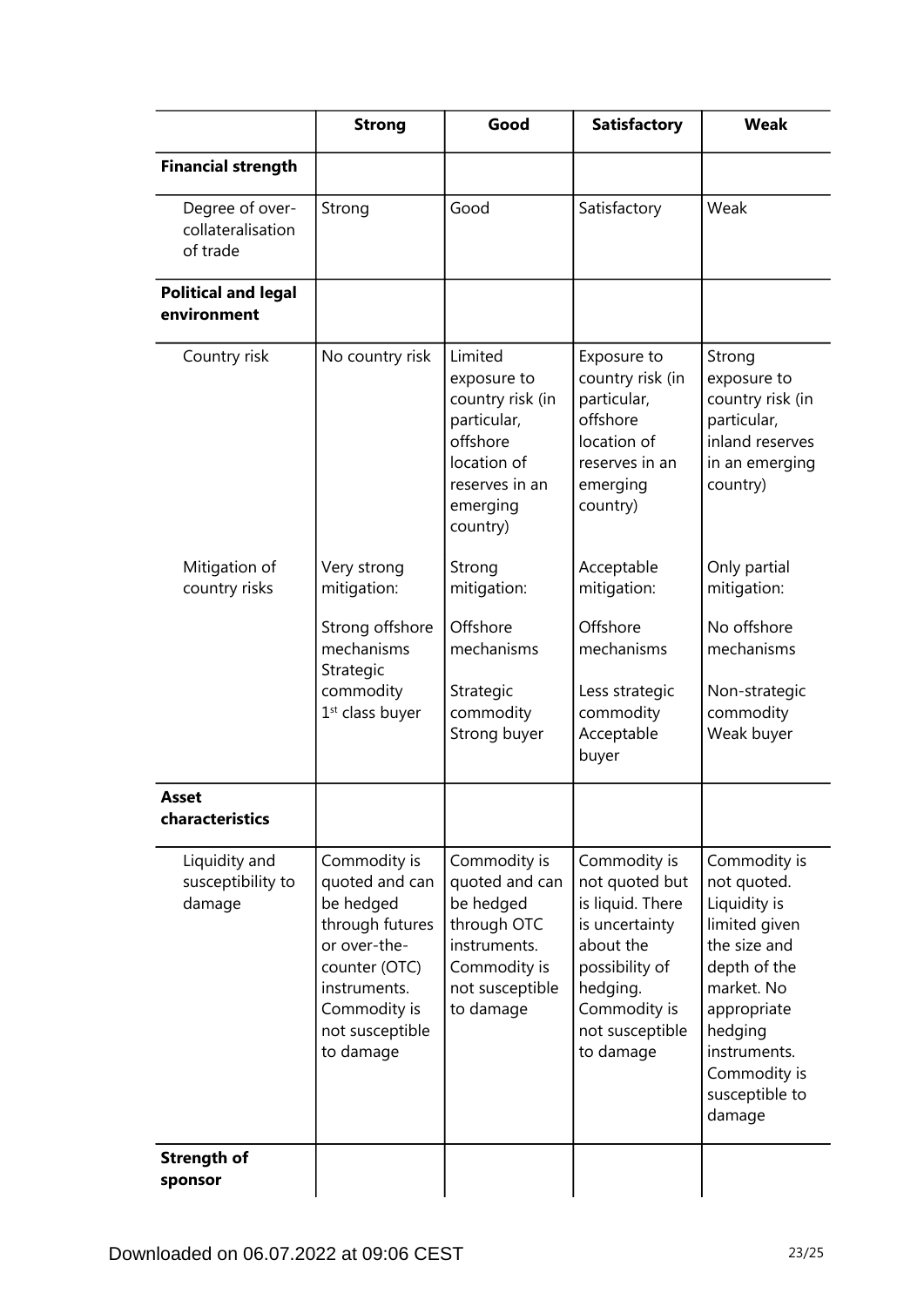| Financial<br>strength of trader                                         | Very strong,<br>relative to<br>trading<br>philosophy and<br>risks                                                                             | Strong                                                                                                                                                   | Adequate                                                                                                                                                                                                                                          | Weak                                                                                                                  |
|-------------------------------------------------------------------------|-----------------------------------------------------------------------------------------------------------------------------------------------|----------------------------------------------------------------------------------------------------------------------------------------------------------|---------------------------------------------------------------------------------------------------------------------------------------------------------------------------------------------------------------------------------------------------|-----------------------------------------------------------------------------------------------------------------------|
| Track record,<br>including ability<br>to manage the<br>logistic process | Extensive<br>experience with<br>the type of<br>transaction in<br>question.<br>Strong record<br>of operating<br>success and<br>cost efficiency | Sufficient<br>experience with<br>the type of<br>transaction in<br>question.<br>Above average<br>record of<br>operating<br>success and<br>cost efficiency | Limited<br>experience with<br>the type of<br>transaction in<br>question.<br>Average record<br>of operating<br>success and<br>cost efficiency                                                                                                      | Limited or<br>uncertain track<br>record in<br>general.<br>Volatile costs<br>and profits                               |
| Trading controls<br>and hedging<br>policies                             | Strong<br>standards for<br>counterparty<br>selection,<br>hedging, and<br>monitoring                                                           | Adequate<br>standards for<br>counterparty<br>selection,<br>hedging, and<br>monitoring                                                                    | Past deals have<br>experienced no<br>or minor<br>problems                                                                                                                                                                                         | Trader has<br>experienced<br>significant<br>losses on past<br>deals                                                   |
| Quality of<br>financial<br>disclosure                                   | Excellent                                                                                                                                     | Good                                                                                                                                                     | Satisfactory                                                                                                                                                                                                                                      | Financial<br>disclosure<br>contains some<br>uncertainties or<br>is insufficient                                       |
| <b>Security package</b>                                                 |                                                                                                                                               |                                                                                                                                                          |                                                                                                                                                                                                                                                   |                                                                                                                       |
| Asset control                                                           | First perfected<br>security interest<br>provides the<br>lender legal<br>control of the<br>assets at any<br>time if needed                     | First perfected<br>security interest<br>provides the<br>lender legal<br>control of the<br>assets at any<br>time if needed                                | At some point<br>in the process,<br>there is a<br>rupture in the<br>control of the<br>assets by the<br>lender. The<br>rupture is<br>mitigated by<br>knowledge of<br>the trade<br>process or a<br>third party<br>undertaking as<br>the case may be | Contract leaves<br>room for some<br>risk of losing<br>control over<br>the assets.<br>Recovery could<br>be jeopardised |
| Insurance<br>against damages                                            | Strong<br>insurance                                                                                                                           | Satisfactory<br>insurance                                                                                                                                | Fair insurance<br>coverage (not                                                                                                                                                                                                                   | Weak insurance<br>coverage (not                                                                                       |